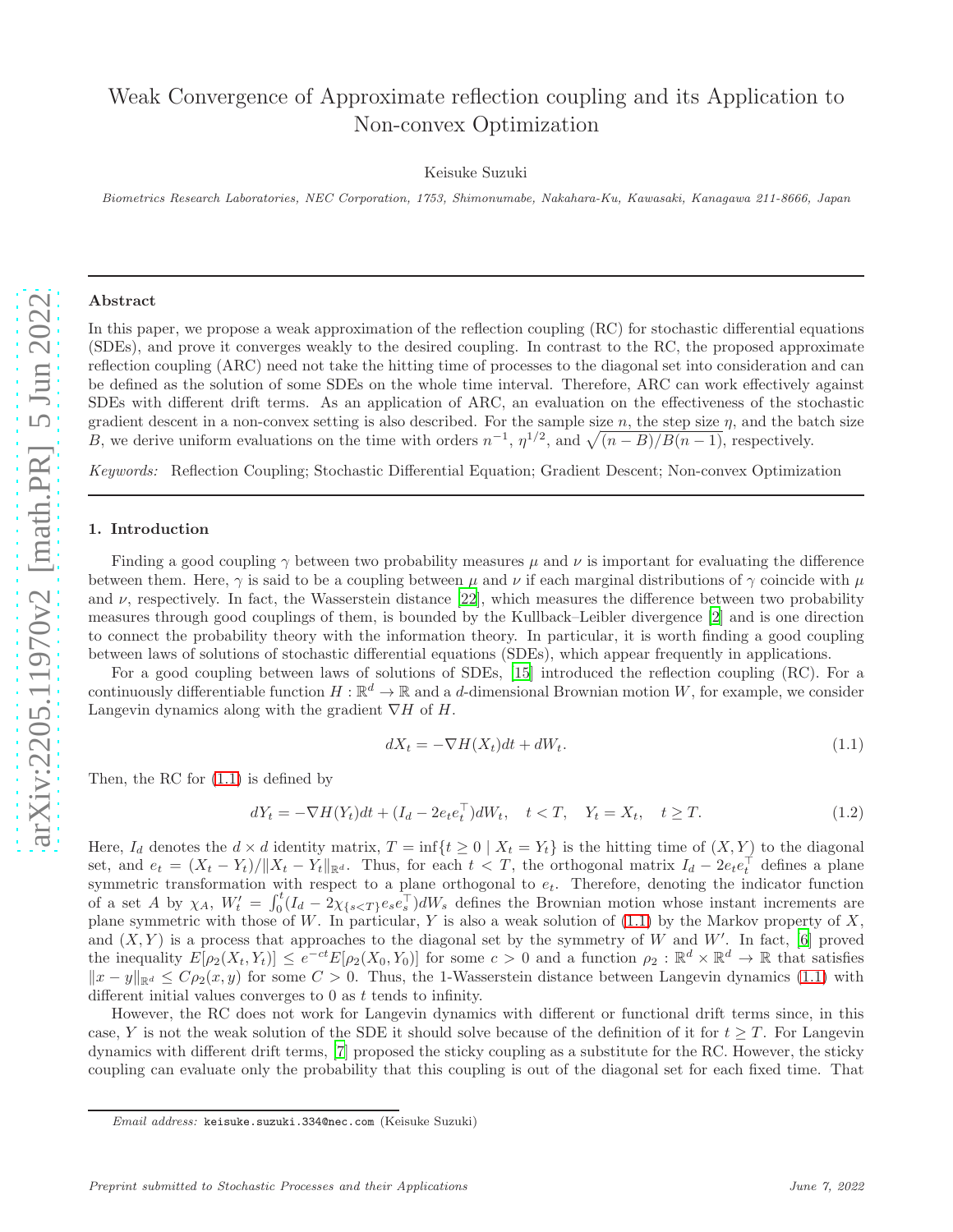is, we cannot evaluate important quantities like 1-Wasserstein distance by the sticky coupling. Therefore, we can conclude that good couplings for Langevin dynamics that are more general than [\(1.1\)](#page-0-0) have not been found.

In this paper, we propose the following approximate reflection coupling (ARC) that also works for Langevin dynamics that are more general than [\(1.1\)](#page-0-0).

<span id="page-1-0"></span>
$$
dY_t^{(\varepsilon)} = -\nabla H(Y_t^{(\varepsilon)})dt + (I_d - 2h_{\varepsilon}(\|X_t - Y_t^{(\varepsilon)}\|_{\mathbb{R}^d})e_t^{(\varepsilon)}e_t^{(\varepsilon)^{\top}})dW_t, \quad t \ge 0.
$$
\n(1.3)

Here,  $e_t^{(\varepsilon)} = (X_t - Y_t^{(\varepsilon)})/||X_t - Y_t^{(\varepsilon)}||_{\mathbb{R}^d}$  and  $h_{\varepsilon} : \mathbb{R} \to [0, 1]$  is an arbitrary  $C^1$ -function that values 0 in a neighborhood of the origin and 1 outside of another neighborhood.  $(1.3)$  has an advantage in that it can define  $Y^{(\varepsilon)}$  as the solution of the SDE defined on the whole time interval. In other words, in contrast to the RC, [\(1.3\)](#page-1-0) does not need the particular definition of  $Y^{(\varepsilon)}$  for t after the hitting time to the diagonal set and can handle the case of different or functional drift terms. The first main result, Theorem [2.2,](#page-2-0) states that the ARC defined between a semi-martingale and Langevin dynamics, which is a more general case than [\(1.1\)](#page-0-0) and [\(1.3\)](#page-1-0), converges weakly to the desired coupling.

The second main result is an application of Theorem [2.2](#page-2-0) to the theoretical analysis of stochastic gradient Langevin dynamics (SGLD) in a non-convex setting. As we will see later, the problem to evaluate the effectiveness of SGLD is equivalent to the problem to evaluate the difference between Langevin dynamics with different drift terms. Thus, we can derive a sharp evaluation of the effectiveness of SGLD by using ARC.

This paper is organized as follows. In Section [2,](#page-1-1) we give accurate statements of our main results of weak convergence of ARC and evaluations for SGLD. Section [3](#page-3-0) describes the proof of the first main result, Theorem [2.2,](#page-2-0) and Sections [4,](#page-5-0) [5,](#page-10-0) and [6](#page-11-0) are devoted to the proofs of the three inequalities given in the second main result, Theorem [2.4.](#page-2-1) Finally, auxiliary results are given in Appendix.

#### <span id="page-1-1"></span>2. Main Result

To formulate our first main result, we introduce the following notations.  $\{\mathcal{F}_t\}$  is a filtration that satisfies usual condition (Definition 1.2.25 in [\[13](#page-19-4)]) and W is a d-dimensional  $\{\mathcal{F}_t\}$ -Brownian motion.  $X_0$  and  $Y_0$  are  $\mathcal{F}_0$ -measurable  $\mathbb{R}^d$ -valued random variables and V is a d-dimensional  $\{\mathcal{F}_t\}$ -adapted continuous process with bounded variation and initial value  $V_0 = 0$ .  $C([0,\infty);\mathbb{R}^d)$  denotes the set of all continuous functions from  $[0,\infty)$  to  $\mathbb{R}^d$  and a functional  $G: [0, \infty) \times C([0, \infty); \mathbb{R}^d] \to \mathbb{R}^d$  is progressively measurable (Definition 3.5.15, [\[13\]](#page-19-4)). Then, we impose the following assumption. Here,  $L^p(\Omega;\mathbb{R}^d)$  is the set of all p-th integrable random variables from  $\Omega$  to  $\mathbb{R}^d$  and  $\check{V}$  is the total variation of  $V$ .

<span id="page-1-2"></span>**Assumption 2.1.** For some  $p > 2$ ,  $X_0, Y_0 \in L^p(\Omega; \mathbb{R}^d)$  and  $E[\|\check{V}_t\|_{\mathbb{R}^d}^p] < \infty$  holds for all  $t \geq 0$ . In addition, there exists a constant  $K(t)$  for all  $t \geq 0$  such that the following inequalities hold for all  $\varphi, \psi \in C([0,\infty);\mathbb{R}^d)$ .

$$
||G(s,\varphi) - G(s,\psi)||_{\mathbb{R}^d} \le K(t) \sup_{0 \le u \le s} ||\varphi(u) - \psi(u)||_{\mathbb{R}^d}, \quad 0 \le s \le t,
$$
\n(2.1)

$$
||G(s,\varphi)||_{\mathbb{R}^d} \le K(t) \left(1 + \sup_{0 \le u \le s} ||\varphi(u)||_{\mathbb{R}^d}\right), \quad 0 \le s \le t.
$$
\n(2.2)

Under Assumption [2.1,](#page-1-2) for a constant  $\sigma \neq 0$ , we define the semi-martingale X as

<span id="page-1-6"></span><span id="page-1-5"></span><span id="page-1-3"></span>
$$
X_t = X_0 + V_t + \sigma W_t, \quad t \ge 0 \tag{2.3}
$$

and denote the solution of the functional SDE

$$
Y_t = Y_0 + \int_0^t G(s, Y)ds + \sigma W_t, \quad t \ge 0
$$
\n(2.4)

by Y. Thus, Gronwall's lemma yields  $E[\sup_{0 \le s \le t} ||Y_s||_{\mathbb{R}^d}^p] < \infty$  for all  $t \ge 0$ .

Under the aforementioned notations, for all  $\varepsilon > 0$ , we define the ARC between X and Y by

$$
\begin{cases} dY_t^{(\varepsilon)} = G(t, Y^{(\varepsilon)})dt + \sigma(I_d - 2h_{\varepsilon}(\|X_t - Y_t^{(\varepsilon)}\|_{\mathbb{R}^d})e_t^{(\varepsilon)}e_t^{(\varepsilon)^{\top}})dW_t, \\ Y_0^{(\varepsilon)} = Y_0. \end{cases}
$$
(2.5)

Here,  $e_t^{(\varepsilon)} = (X_t - Y_t^{(\varepsilon)})/||X_t - Y_t^{(\varepsilon)}||_{\mathbb{R}^d}$  and  $h_{\varepsilon} : \mathbb{R} \to [0,1]$  is an arbitrary C<sup>1</sup>-function that satisfies

<span id="page-1-4"></span>
$$
\begin{cases} h_{\varepsilon}(a) = 0, & |a| \le \varepsilon, \\ h_{\varepsilon}(a) = 1, & |a| \ge 2\varepsilon. \end{cases}
$$
 (2.6)

Our first main result is stated as follows, where  $\mathcal{L}(Z)$  denotes the law of a random variable Z.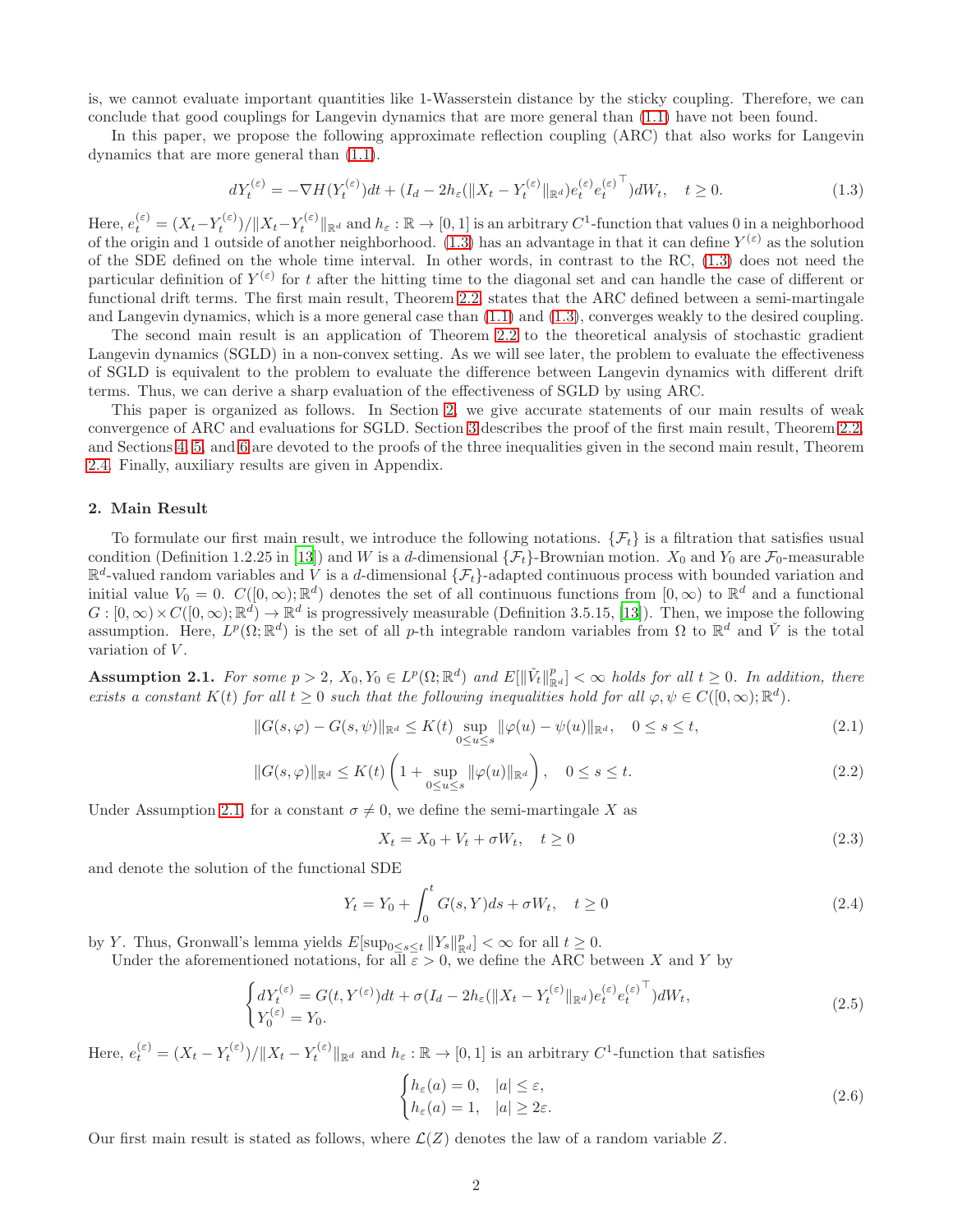<span id="page-2-0"></span>**Theorem 2.2.** Under Assumption [2.1,](#page-1-2) we can take a subsequence  $\varepsilon_\ell$  and a coupling  $\gamma$  between  $\mathcal{L}(X)$  and  $\mathcal{L}(Y)$  so that  $\mathcal{L}(X, Y^{(\varepsilon_{\ell})})$  converges weakly to  $\gamma$ .

Next, to formulate our second main result, we introduce the following notations.  $\mathcal Z$  is the set of all data points and  $\ell(w; z)$  denotes the loss on  $z \in \mathcal{Z}$  for a parameter  $w \in \mathbb{R}^d$ .  $z_1, \ldots, z_n$  are independent and identically distributed (IID) samples generated from the distribution D on Z. For the batch size  $B \leq n$ ,  $\{I_k\}_{k=1}^{\infty}$  denotes the sequence of random extraction from  $\{1,\ldots,n\}$  with size B. Finally, for each parameter  $w \in \mathbb{R}^d$ , we define the expected loss, the empirical loss, and its mini-batch by  $L(w) = E_{z \sim \mathcal{D}}[\ell(w; z)]$ ,  $L_n(w) = \frac{1}{n} \sum_{i=1}^n \ell(w; z_i)$  and  $L_{n,k}(w) = \frac{1}{B} \sum_{i \in I_k} \ell(w; z_i)$ , respectively. For the step size  $\eta > 0$  and the inverse temperature  $\beta > 0$ , we define the SGLD  $X^{(n,\eta,B)}$  as

$$
X_t^{(n,\eta,B)} = X_{k\eta}^{(n,\eta,B)} - (t - k\eta)\nabla L_{n,k}(X_{k\eta}^{(n,\eta,B)}) + \sqrt{2/\beta}(W_t - W_{k\eta}), \qquad k\eta \le t < (k+1)\eta. \tag{2.7}
$$

There are many existing works [\[1,](#page-19-5) [3,](#page-19-6) [4](#page-19-7), [5](#page-19-8), [8](#page-19-9), [9](#page-19-10), [12](#page-19-11), [14](#page-19-12), [16](#page-19-13), [17,](#page-19-14) [18,](#page-19-15) [19,](#page-19-16) [20,](#page-20-1) [21,](#page-20-2) [23,](#page-20-3) [24,](#page-20-4) [25\]](#page-20-5) aimed at evaluating the effectiveness of SGLD. In almost all of them, the goal is to derive a sharp bound for fixed large  $t$  to the quantity

<span id="page-2-6"></span><span id="page-2-5"></span><span id="page-2-4"></span><span id="page-2-3"></span><span id="page-2-2"></span>
$$
E[L(X_t^{(n,\eta,B)})] - \min_{w \in \mathbb{R}^d} L(w)
$$
\n(2.8)

in terms of *n*, *n*, *B* and  $\beta$ .

Let two processes  $X^{(n)}$  and  $X^{(n,\eta)}$  defined by

$$
dX_t^{(n)} = -\nabla L_n(X_t^{(n)})dt + \sqrt{2/\beta}dW_t, \qquad t \ge 0,
$$
\n(2.9)

$$
X_t^{(n,\eta)} = -(t - k\eta)\nabla L_n(X_{k\eta}^{(n,\eta)}) + \sqrt{2/\beta}(W_t - W_{k\eta}), \qquad k\eta \le t < (k+1)\eta \tag{2.10}
$$

have the same initial values as  $X^{(n,\eta,B)}$ . Then, the quantity [\(2.8\)](#page-2-2) can be decomposed as

$$
E[L(X_t^{(n,\eta,B)})] - \min_{w \in \mathbb{R}^d} L(w) = \{E[L(X_t^{(n,\eta,B)})] - E[L_n(X_t^{(n)})]\} + \{E[L_n(X_t^{(n)})] - \min_{w \in \mathbb{R}^d} L(w)\}.
$$
 (2.11)

According to (3.26) in [\[20\]](#page-20-1) and the result in [\[6\]](#page-19-2), the second term in the R.H.S of [\(2.11\)](#page-2-3) is bounded by the form of constant times  $e^{-ct} + d\beta^{-1} \log(\beta/d + 1)$ . Thus, the problem to derive a bound to [\(2.8\)](#page-2-2) can be reduced to the problem to evaluate the first term in the R.H.S of [\(2.11\)](#page-2-3), which is the difference between Langevin dynamics with different drift terms, and ARC can be applied to evaluate it.

To evaluate the first term in the R.H.S of [\(2.11\)](#page-2-3), we impose the following assumption, which is commonly used in previous works. Here,  $C^k(\mathbb{R}^d;\mathbb{R})$  is the set of all  $C^k$ -functions from  $\mathbb{R}^d$  to  $\mathbb{R}$ .

<span id="page-2-7"></span>**Assumption 2.3.** The same initial value of [\(2.7\)](#page-2-4), [\(2.9\)](#page-2-5) and [\(2.10\)](#page-2-6) belongs to  $L^4(\Omega;\mathbb{R}^d)$ . The loss  $\ell(w; z)$  is nonnegative and satisfies  $\sup_{z\in\mathcal{Z}}|\ell(0;z)| < \infty$  and  $\sup_{z\in\mathcal{Z}}\|\nabla\ell(0;z)\|_{\mathbb{R}^d} \leq A$  for some  $A > 0$ . Thus, the expected  $loss L(w) = E_{z\sim\mathcal{D}}[\ell(w;z)]$  is well-defined. In addition,  $\ell(\cdot;z) \in C^1(\mathbb{R}^d;\mathbb{R})$  satisfies the following two conditions for all  $z \in \mathcal{Z}$ .

(1)  $(m, b)$ -dissipative for some  $m, b > 0$ . Here,  $H \in C^1(\mathbb{R}^d; \mathbb{R})$  is said to be  $(m, b)$ -dissipative when the following inequality holds.

$$
\langle \nabla H(x), x \rangle_{\mathbb{R}^d} \ge m \|x\|_{\mathbb{R}^d}^2 - b, \qquad x \in \mathbb{R}^d. \tag{2.12}
$$

(2) M-smooth for some  $M > 0$ . Here,  $H \in C^1(\mathbb{R}^d; \mathbb{R})$  is said to be M-smooth when the following inequality holds.

$$
\|\nabla H(x) - \nabla H(y)\|_{\mathbb{R}^d} \le M \|x - y\|_{\mathbb{R}^d}, \qquad x, y \in \mathbb{R}^d. \tag{2.13}
$$

As in previous works [\[18,](#page-19-15) [20,](#page-20-1) [23](#page-20-3), [24\]](#page-20-4), we decompose the first term in the R.H.S of [\(2.11\)](#page-2-3) to the sum of  $E[L(X_t^{(n,\eta,B)})] - E[L(X_t^{(n,\eta)})], E[L(X_t^{(n,\eta)})] - E[L(X_t^{(n)})]$  and  $E[L(X_t^{(n)})] - E[L_n(X_t^{(n)})],$  and prove the following bounds. Here,  $f = O_{\alpha}(g)$  means that there exists a constant  $C_{\alpha} > 0$  depends only on  $\alpha$  such that  $f \leq C_{\alpha}g$ .

<span id="page-2-1"></span>**Theorem 2.4.** Under Assumption [2.3,](#page-2-7) for some  $\eta_0 = O_{m,M}(1)$ , the following inequalities hold uniformly on  $0 < \eta \leq \eta_0$ . Here,  $\alpha_0 = (m, b, M, \beta, A, E[\|X_0\|_{\mathbb{R}^d}^4], d)$ .

(1)  $|E[L(X_t^{(n)})] - E[L_n(X_t^{(n)})]| \leq O_{\alpha_0}(n^{-1}),$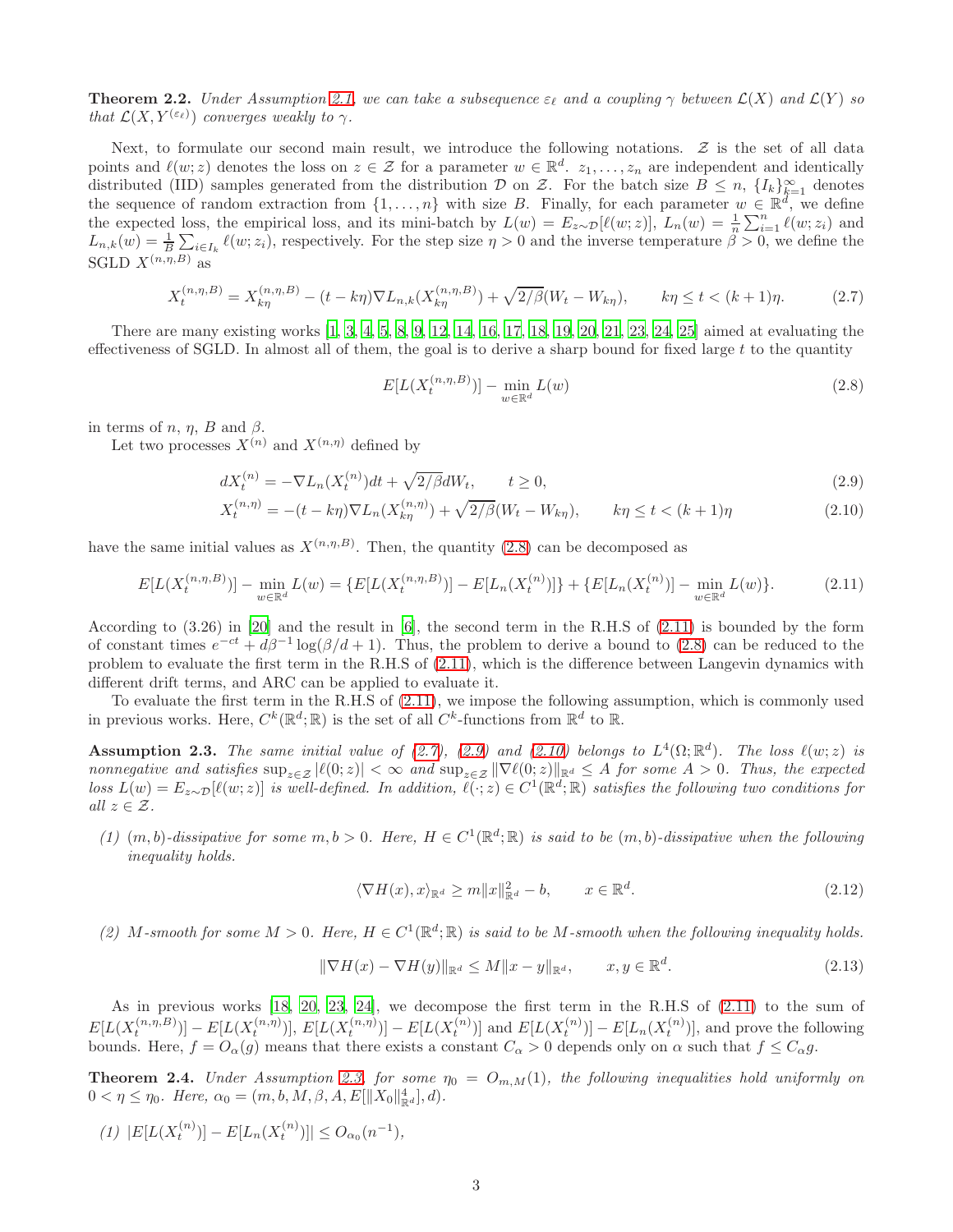- (2)  $|E[L(X_t^{(n,\eta)})] E[L(X_t^{(n)})]| \leq O_{\alpha_0}(\eta^{1/2}),$
- (3)  $|E[L(X_t^{(n,\eta,B)})] E[L(X_t^{(n,\eta)})]| \leq O_{\alpha_0}(\eta^{1/2} + \sqrt{(n-B)/B(n-1)})$ .

Since t is large, Theorem [2.4](#page-2-1) (2) and (3) are refinements of Corollary 2.9 in [\[24](#page-20-4)] and Theorem 3.6 in [\[23\]](#page-20-3), which are the sharpest evaluation on  $\eta$  and B among previous works, respectively. On the other hand, a bound equivalent to Theorem [2.4](#page-2-1) (1) has already been shown in Theorem 1 in [\[20](#page-20-1)], which is the sharpest evaluation on n among previous works. However, in this paper, we prove Theorem [2.4](#page-2-1) (1), (2), and (3) by a single same method based ARC, while previous works [\[18](#page-19-15), [20](#page-20-1), [23](#page-20-3), [24\]](#page-20-4) have derived bounds for  $n$ ,  $\eta$  and  $B$  in individual ways.

#### <span id="page-3-0"></span>3. Proof of First Main Result

In this section, we prove our first main result, Theorem [2.2.](#page-2-0) The scheme of our proof is as follows. First, we prove the tightness of  $(X, Y^{(\varepsilon)})$  and the existence of its weak limit  $(\tilde{X}, \tilde{Y})$ . Next, we confirm that  $\tilde{Y}$  solves the martingale problem corresponding to [\(2.4\)](#page-1-3) and the law of  $\tilde{Y}$  coincides with that of Y. Therefore, the weak limit  $(\tilde{X}, \tilde{Y})$  defines a coupling between  $\mathcal{L}(X)$  and  $\mathcal{L}(Y)$ , and Theorem [2.2](#page-2-0) is proved.

#### 3.1. Auxiliary lemmas

To prove Thorem [2.2,](#page-2-0) we prepare the following three lemmas assuming Assumption [2.1.](#page-1-2)

<span id="page-3-1"></span>**Lemma 3.1.** There exists the strong solution  $(X, Y^{(\varepsilon)})$  of  $(2.5)$  uniquely and  $\sup_{\varepsilon>0} E[\sup_{0\leq s\leq t}||(X_s, Y^{(\varepsilon)})||_{\mathbb{R}^{2d}}^p] <$  $\infty$  holds for each fixed  $t > 0$ .

Proof. The existence and uniqueness are standard. The latter claim can be proved by Gronwall's lemma.

<span id="page-3-2"></span>**Lemma 3.2.** The family  $\{(X, Y^{(\varepsilon)})\}_{\varepsilon>0}$  is tight.

Proof. According to Theorem 2.4.10 and Problem 2.4.11 in [\[13](#page-19-4)], we only have to prove the following two conditions since X is independent of  $\varepsilon > 0$ .

[T1]  $\sup_{\varepsilon>0} E[\|Y_0^{(\varepsilon)}\|_{\mathbb{R}^d}^{\nu}] < \infty,$ 

$$
[\mathbf{T2}] \ \sup_{\varepsilon>0} E[\|Y_t^{(\varepsilon)} - Y_s^{(\varepsilon)}\|_{\mathbb{R}^d}^q] \le C_T (t-s)^{1+r}, \qquad T > 0, \quad 0 \le s \le t \le T.
$$

Here,  $\nu > 0$  and  $q, r > 0$  are constants independent of T, while  $C_T > 0$  may depend on T.

For [T1], we can take  $\nu = p$  by Lemma [3.1.](#page-3-1) For [T2], we have

$$
E[\|Y_t^{(\varepsilon)} - Y_s^{(\varepsilon)}\|_{\mathbb{R}^d}^p] \le 2^p \left\{ (t-s)^{\frac{p}{p-1}} \int_s^t E[\|G(u, Y_u^{(\varepsilon)})\|_{\mathbb{R}^d}^p] du + O_{\sigma,d,p} \left( (t-s)^{p/2} \right) \right\}
$$

by Burkholder–Davis–Gundy inequality. Thus, [T2] holds for  $q = p$ ,  $r = \min\{p/2-1, p/(p-1)\}$  by Lemma [3.1.](#page-3-1)  $\Box$ 

<span id="page-3-3"></span>**Lemma 3.3.** For any subsequence  $\varepsilon_{\ell}$ , we can extract a further subsequence  $\varepsilon_{\ell_k}$  so that

$$
\lim_{k \to \infty} \left\{ 1 - h_{\varepsilon_{\ell_k}}(\|Z_t^{(\varepsilon_{\ell_k})}\|_{\mathbb{R}^d}) \right\} h_{\varepsilon_{\ell_k}}(\|Z_t^{(\varepsilon_{\ell_k})}\|_{\mathbb{R}^d}) = 0
$$

holds almost everywhere on  $[0, \infty) \times \Omega$ . Here,  $Z_t^{(\varepsilon)} = X_t - Y_t^{(\varepsilon)}$ .

*Proof.* Since  $e_{i,s}^{(\varepsilon)} = Z_{i,s}^{(\varepsilon)}/\|Z_s^{(\varepsilon)}\|_{\mathbb{R}^d}$ , for all  $\delta > 0$ , we have

$$
\sum_{i,j=1}^d \left( \frac{\delta_{ij}}{(\|Z_s^{(\varepsilon)}\|_{\mathbb{R}^d}^2 + \delta)^{1/2}} - \frac{Z_{i,s}^{(\varepsilon)} Z_{j,s}^{(\varepsilon)}}{(\|Z_s^{(\varepsilon)}\|_{\mathbb{R}^d}^2 + \delta)^{3/2}} \right) e_{i,s}^{(\varepsilon)} e_{j,s}^{(\varepsilon)} = \frac{\delta}{(\|Z_s^{(\varepsilon)}\|_{\mathbb{R}^d}^2 + \delta)^{3/2}}
$$

.

 $\Box$ 

Here,  $\delta_{ij}$  denotes the Kronecker's delta. Thus, Ito's formula yields

$$
(\|Z_t^{(\varepsilon)}\|_{\mathbb{R}^d}^2 + \delta)^{1/2} = (\|Z_0^{(\varepsilon)}\|_{\mathbb{R}^d}^2 + \delta)^{1/2} + \int_0^t \frac{1}{(\|Z_s^{(\varepsilon)}\|_{\mathbb{R}^d}^2 + \delta)^{1/2}} \langle Z_s^{(\varepsilon)}, dV_s - G(s, Y^{(\varepsilon)}) ds \rangle_{\mathbb{R}^d}
$$
  
+ 
$$
2\sigma \int_0^t \frac{\|Z_s^{(\varepsilon)}\|_{\mathbb{R}^d} h_{\varepsilon}(\|Z_s^{(\varepsilon)}\|_{\mathbb{R}^d})}{(\|Z_s^{(\varepsilon)}\|_{\mathbb{R}^d}^2 + \delta)^{1/2}} \langle e_s^{(\varepsilon)}, dW_s \rangle_{\mathbb{R}^d} + 2\sigma^2 \int_0^t \frac{\delta h_{\varepsilon}(\|Z_s^{(\varepsilon)}\|)^2}{(\|Z_s^{(\varepsilon)}\|_{\mathbb{R}^d}^2 + \delta)^{3/2}} ds.
$$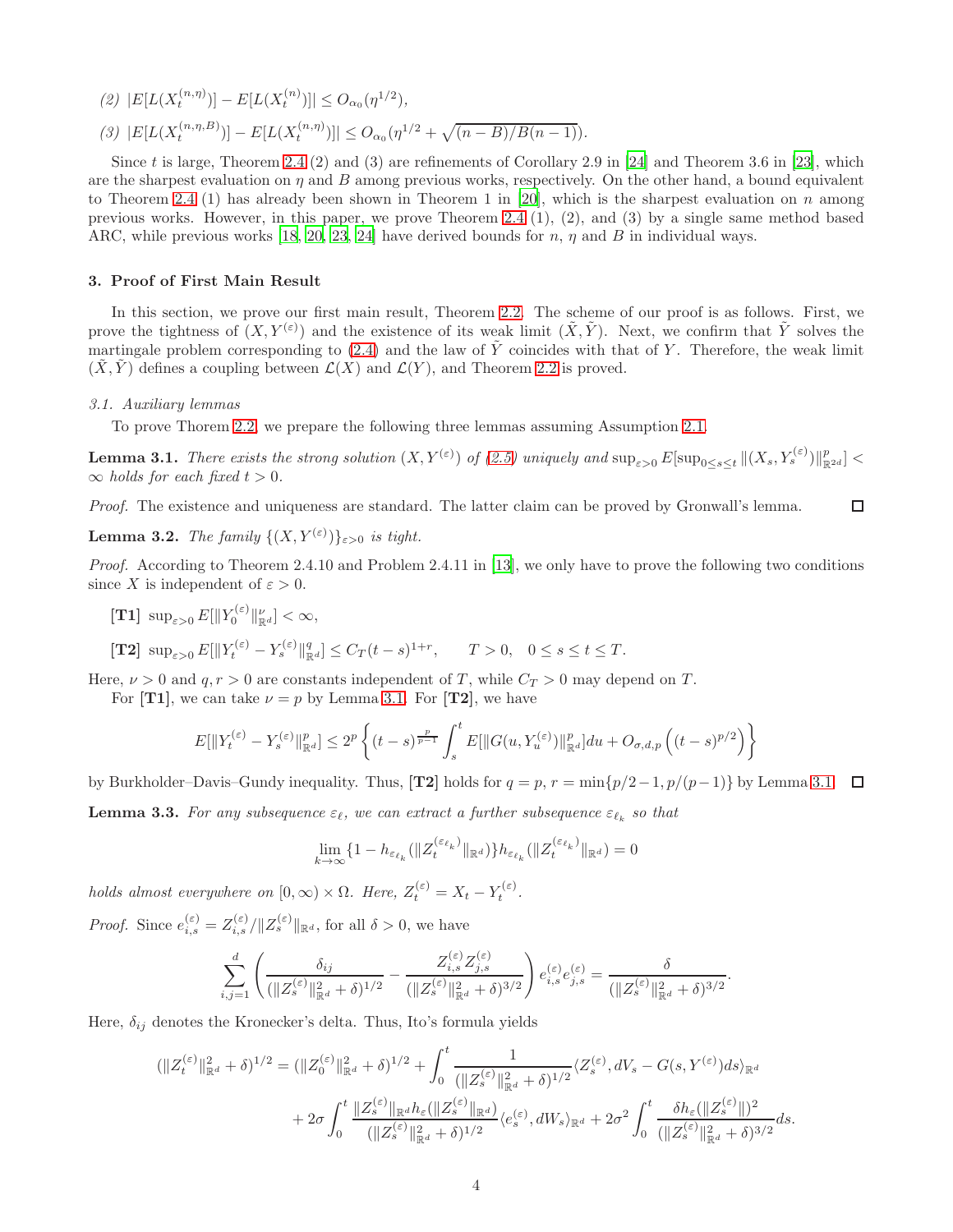Since  $h_{\varepsilon}$  is not 0 only on  $\{|a| \geq \varepsilon\},\$ 

$$
\frac{Z_s^{(\varepsilon)}}{(\|Z_s^{(\varepsilon)}\|_{\mathbb{R}^d}^2 + \delta)^{1/2}} \to \chi_{\{Z_s^{(\varepsilon)} \neq 0\}} e_s^{(\varepsilon)}, \qquad \frac{\|Z_s^{(\varepsilon)}\|_{\mathbb{R}^d} h_{\varepsilon}(\|Z_s^{(\varepsilon)}\|_{\mathbb{R}^d})}{(\|Z_s^{(\varepsilon)}\|_{\mathbb{R}^d}^2 + \delta)^{1/2}} \to h_{\varepsilon}(Z_s^{(\varepsilon)}), \qquad \frac{\delta h_{\varepsilon}(\|Z_s^{(\varepsilon)}\|_{\mathbb{R}^d})^2}{(\|Z_s^{(\varepsilon)}\|_{\mathbb{R}^d}^2 + \delta)^{3/2}} \le \frac{\delta}{(\varepsilon^2 + \delta)^{3/2}} \to 0
$$

hold as  $\delta \to 0$ . Therefore, taking the limit  $\delta \to 0$ , we find that  $||Z_t^{(\varepsilon)}||_{\mathbb{R}^d}$  is a one-dimensional semi-martingale satisfying

$$
\begin{split} \|Z_t^{(\varepsilon)}\|_{\mathbb{R}^d} &= \|Z_0^{(\varepsilon)}\|_{\mathbb{R}^d} + \int_0^t \chi_{\{Z_s^{(\varepsilon)} \neq 0\}} \langle e_s^{(\varepsilon)}, dV_s - G(s, Y^{(\varepsilon)}) ds \rangle_{\mathbb{R}^d} + 2\sigma \int_0^t h_\varepsilon(\|Z_s^{(\varepsilon)}\|_{\mathbb{R}^d}) \langle e_s^{(\varepsilon)}, dW_s \rangle_{\mathbb{R}^d} \\ &=: \|Z_0^{(\varepsilon)}\|_{\mathbb{R}^d} + V_t^{(\varepsilon)} + M_t^{(\varepsilon)}. \end{split}
$$

According to (3.7.10) in [\[13](#page-19-4)], the local time  $\Lambda^{(\varepsilon)}(t, a)$  of  $||Z_t^{(\varepsilon)}||_{\mathbb{R}^d}$  is given by

$$
\Lambda^{(\varepsilon)}(t,x) = |||Z_t^{(\varepsilon)}||_{\mathbb{R}^d} - a| - |||Z_0^{(\varepsilon)}||_{\mathbb{R}^d} - a| - \int_0^t \text{sgn}(||Z_s^{(\varepsilon)}||_{\mathbb{R}^d} - a)dM_s^{(\varepsilon)} - \int_0^t \text{sgn}(||Z_s^{(\varepsilon)}||_{\mathbb{R}^d} - a)dV_s^{(\varepsilon)}.
$$

In particular, for each fixed t,  $\sup_{\varepsilon>0,|a|\leq 1} E[\Lambda^{(\varepsilon)}(t,a)] < \infty$  holds by Lemma [3.1.](#page-3-1) In addition, by the definition of the local time, we have

<span id="page-4-0"></span>
$$
\int_0^t v(\|Z_s^{(\varepsilon)}\|_{\mathbb{R}^d})d\langle M^{(\varepsilon)}\rangle_s = \int_{\mathbb{R}} v(a)\Lambda^{(\varepsilon)}(t,a)da
$$
\n(3.1)

for all measurable function  $v : \mathbb{R} \to [0, \infty)$ . Taking  $v = 1 - h_{\varepsilon}$  in [\(3.1\)](#page-4-0), since  $1 - h_{\varepsilon}$  is not 0 only on  $\{|a| \leq 2\varepsilon\}$ , we obtain

$$
\int_0^t \{1 - h_{\varepsilon}(\|Z_s^{(\varepsilon)}\|_{\mathbb{R}^d})\} h_{\varepsilon}(\|Z_s^{(\varepsilon)}\|_{\mathbb{R}^d})^2 ds = \frac{1}{4\sigma^2} \int_{\mathbb{R}} \{1 - h_{\varepsilon}(a)\} \Lambda^{(\varepsilon)}(t, a) da = \frac{1}{4\sigma^2} \int_{-2\varepsilon}^{2\varepsilon} \{1 - h_{\varepsilon}(a)\} \Lambda^{(\varepsilon)}(t, a) da.
$$

Thus,

$$
\overline{\lim}_{\ell \to \infty} E \left[ \int_0^t \{ 1 - h_{\varepsilon_\ell}(\|Z_s^{(\varepsilon_\ell)}\|_{\mathbb{R}^d}) \} h_{\varepsilon}(\|Z_s^{(\varepsilon_\ell)}\|_{\mathbb{R}^d})^2 ds \right] \le \overline{\lim}_{\ell \to \infty} \frac{\varepsilon_\ell}{\sigma^2} \sup_{\varepsilon > 0, |a| \le 2\varepsilon} E[\Lambda^{(\varepsilon)}(t, a)] = 0
$$

holds and we can extract a subsequence  $\varepsilon_{\ell_k}$  so that  $\{1-h_{\varepsilon_{\ell_k}}(\|Z_s^{(\varepsilon_{\ell_k})}\|_{\mathbb{R}^d})\}h_{\varepsilon_{\ell_k}}(\|Z_s^{(\varepsilon_{\ell_k})}\|_{\mathbb{R}^d}) \to 0$  holds almost everywhere on  $[0, t] \times \Omega$ . Applying the diagonal argument, we obtain the desired result.

## 3.2. Proof of Theorem [2.2](#page-2-0)

By Lemma [3.2](#page-3-2) and Prohorov's theorem, we can extract a subsequence  $\varepsilon_\ell$  so that  $(X, Y^{(\varepsilon_\ell)})$  has its weak limit  $(\tilde{X}, \tilde{Y})$ . To confirm that  $\mathcal{L}(\tilde{X}, \tilde{Y})$  is a coupling between  $\mathcal{L}(X)$  and  $\mathcal{L}(Y)$ , we only have to show  $\mathcal{L}(\tilde{Y}) = \mathcal{L}(Y)$  since  $\mathcal{L}(\tilde{X}) = \mathcal{L}(X)$  is obvious. Furthermore, the pathwise uniqueness of [\(2.4\)](#page-1-3) yields the weak uniqueness of itself by corollary to Lemma 5.1.2 in [\[11\]](#page-19-17). Therefore, according to Propositions 5.4.6 and 5.4.11 in [\[13\]](#page-19-4), we only have to prove that  $M^f$  defined by [\(3.2\)](#page-4-1) below is a martingale for all compact supported  $f \in C^2(\mathbb{R}^d; \mathbb{R})$ .

$$
M_t^f \coloneqq f(\tilde{Y}_t) - f(\tilde{Y}_0) - \int_0^t \langle G(s, \tilde{Y}), \nabla f(\tilde{Y}_s) \rangle_{\mathbb{R}^d} ds - \frac{\sigma^2}{2} \int_0^t \Delta f(\tilde{Y}_s) ds. \tag{3.2}
$$

For each  $s \geq 0$ , let  $\mathcal{B}_s$  be the smallest  $\sigma$ -algebra on  $C([0,\infty);\mathbb{R}^d)$  such that the map  $C([0,\infty);\mathbb{R}^d) \ni \varphi \mapsto \varphi(\min\{\cdot,s\})$ is  $\mathcal{B}_s$ -measurable. By Ito's formula,

$$
M_t^{(\varepsilon,f)} \coloneqq f(Y_t^{(\varepsilon)}) - f(Y_0^{(\varepsilon)}) - \int_0^t \langle G(s, Y^{(\varepsilon)}), \nabla f(Y_s^{(\varepsilon)}) \rangle_{\mathbb{R}^d} ds - \frac{\sigma^2}{2} \int_0^t \Delta f(Y_s^{(\varepsilon)}) ds + 2\sigma^2 \sum_{i,j=1}^d \int_0^t \partial_{ij}^2 f(Y_s^{(\varepsilon)}) \{1 - h_\varepsilon(\|Z_s^{(\varepsilon)}\|_{\mathbb{R}^d})\} h_\varepsilon(\|Z_s^{(\varepsilon)}\|_{\mathbb{R}^d}) e_{i,s}^{(\varepsilon)} e_{j,s}^{(\varepsilon)} ds.
$$
 (3.3)

is a martingale for all  $\varepsilon > 0$ . Thus, for all  $s \leq t$  and  $\mathcal{B}_{s}$ -measurable bounded continuous functional F:  $C([0,\infty);\mathbb{R}^d) \to \mathbb{R}$ , we have

<span id="page-4-2"></span><span id="page-4-1"></span>
$$
E[M_t^{(\varepsilon,f)} F(Y^{(\varepsilon)})] = E[M_s^{(\varepsilon,f)} F(Y^{(\varepsilon)})].
$$
\n(3.4)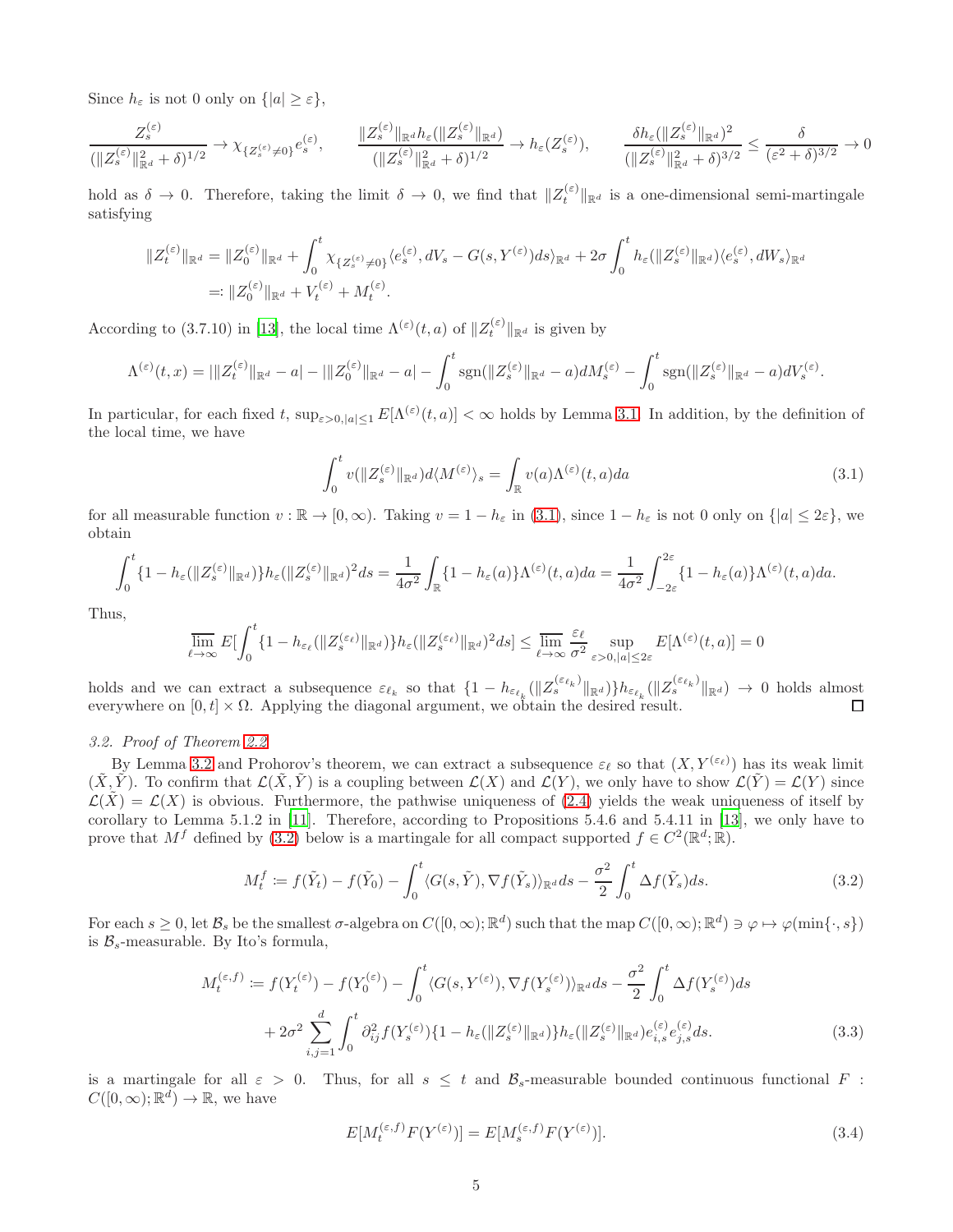By Lemma [3.3,](#page-3-3) extracting a further subsequence of  $\varepsilon_\ell$  if needed, we may assume that  $\{1-h_{\varepsilon_\ell}(\|Z^{\varepsilon_\ell)}_s\|_{\mathbb{R}^d})\}h_{\varepsilon_\ell}(\|Z^{\varepsilon_\ell)}_s\|_{\mathbb{R}^d}) \to$ 0 holds almost everywhere. As a result, taking the limit  $\varepsilon \to 0$  along with  $\varepsilon_\ell$  in [\(3.4\)](#page-4-2), Lemma [A.2](#page-13-0) yields

<span id="page-5-1"></span>
$$
E[M_t^f F(\tilde{Y})] = E[M_s^f F(\tilde{Y})].
$$
\n(3.5)

 $(3.5)$  means that  $M_t^f$  is a martingale.

#### <span id="page-5-0"></span>4. Bounds on the Difference between Langevin Dynamics with Different Drift Terms

In this section, we describe the first application of Theorem [2.2.](#page-2-0) We apply Theorem [2.2](#page-2-0) to the evaluation of the difference between Langevin dynamics along with gradients of  $F, G \in C^1(\mathbb{R}^d; \mathbb{R})$ , and prove Theorem [2.4](#page-2-1) (1) as its corollary. Here,  $F$  and  $G$  are assumed to be  $(m, b)$ -dissipative and M-smooth.

Let X and Y be the solutions of SDEs with initial values  $X_0$  and  $Y_0$ 

$$
dX_t = -\nabla F(X_t)dt + \sqrt{2/\beta}dW_t,
$$
\n(4.1)

<span id="page-5-4"></span><span id="page-5-3"></span><span id="page-5-2"></span>
$$
dY_t = -\nabla G(Y_t)dt + \sqrt{2/\beta}dW_t,
$$
\n(4.2)

respectively. First, adopting the technique developed in [\[6\]](#page-19-2), we derive a bound on the difference between  $\mathcal{L}(X_t)$  and  $\mathcal{L}(Y_t)$  on the bases of the ARC  $(X, Y^{(\varepsilon)})$  of  $(X, Y)$  defined by

$$
\begin{cases} dY_t^{(\varepsilon)} = -\nabla G(Y_t^{(\varepsilon)})dt + \sqrt{2/\beta}(I_d - 2h_{\varepsilon}(\|X_t - Y_t^{(\varepsilon)}\|_{\mathbb{R}^d})e_t^{(\varepsilon)}e_t^{(\varepsilon)^{\top}})dW_t, \\ Y_0^{(\varepsilon)} = Y_0. \end{cases} \tag{4.3}
$$

Here,  $e_t^{(\varepsilon)} = (X_t - Y_t^{(\varepsilon)}) / \|X_t - Y_t^{(\varepsilon)}\|_{\mathbb{R}^d}$ .

# <span id="page-5-6"></span>4.1. Notations form [\[6\]](#page-19-2)

Before going into the details, we prepare the special case of notations used in [\[6\]](#page-19-2). For  $p > 0$ , define  $V_p : \mathbb{R}^d \to \mathbb{R}$ by  $V_p(x) = ||x||_{\mathbb{R}^d}^p$  and let  $\bar{V}_p(x) = 1 + \bar{V}_p(x)$ . For constants  $C(p)$  and  $\lambda(p)$  defined in Lemma [A.3,](#page-14-0) let

<span id="page-5-8"></span><span id="page-5-7"></span>
$$
C = C(2) + \lambda(2), \qquad \lambda = \lambda(2) \tag{4.4}
$$

and let

$$
S_1 := \{ (x, y) \in \mathbb{R}^d \times \mathbb{R}^d \mid \overline{V}_2(x) + \overline{V}_2(y) \le 2\lambda^{-1} C \},\tag{4.5}
$$

$$
S_2 := \{(x, y) \in \mathbb{R}^d \times \mathbb{R}^d \mid \overline{V}_2(x) + \overline{V}_2(y) \le 4C(1 + \lambda^{-1})\}.
$$
\n(4.6)

The diameters of  $S_1$  and  $S_2$  are denoted by  $R_1$  and  $R_2$ , respectively, where the diameter of a set  $\Gamma \subset \mathbb{R}^d$  is defined by  $\sup_{x,y\in\Gamma}||x-y||_{\mathbb{R}^d}$ .

For a constant  $\kappa$  defined by [\(A.10\)](#page-17-0), we define  $Q(\kappa)$  by

$$
Q(\kappa) := \sup_{x \in \mathbb{R}^d} \frac{\|\nabla \bar{V}_2(x)\|_{\mathbb{R}^d}}{\max\{\bar{V}_2(x), \kappa^{-1}\}} = \sup_{x \in \mathbb{R}^d} \frac{2\|x\|_{\mathbb{R}^d}}{\max\{1 + \|x\|_{\mathbb{R}^d}^2, \kappa^{-1}\}} = 2\sqrt{\kappa - \kappa^2} \in (0, 1]
$$
(4.7)

and functions  $\varphi, \Phi : [0, \infty) \to [0, \infty)$  by

$$
\varphi(r) \coloneqq \exp\left(-\frac{M\beta}{8}r^2 - 2Q(\kappa)r\right), \quad \Phi(r) = \int_0^r \varphi(s)ds,\tag{4.8}
$$

respectively. For constants  $\zeta$  and  $\xi$  defined by

<span id="page-5-5"></span>
$$
\frac{1}{\zeta} := \int_0^{R_2} \Phi(s) \varphi(s)^{-1} ds, \quad \frac{1}{\xi} := \int_0^{R_1} \Phi(s) \varphi(s)^{-1} ds,
$$
\n(4.9)

let

$$
g(r) := 1 - \frac{\zeta}{4} \int_0^{\min\{r, R_2\}} \Phi(s) \varphi(s)^{-1} ds - \frac{\xi}{4} \int_0^{\min\{r, R_1\}} \Phi(s) \varphi(s)^{-1} ds.
$$
 (4.10)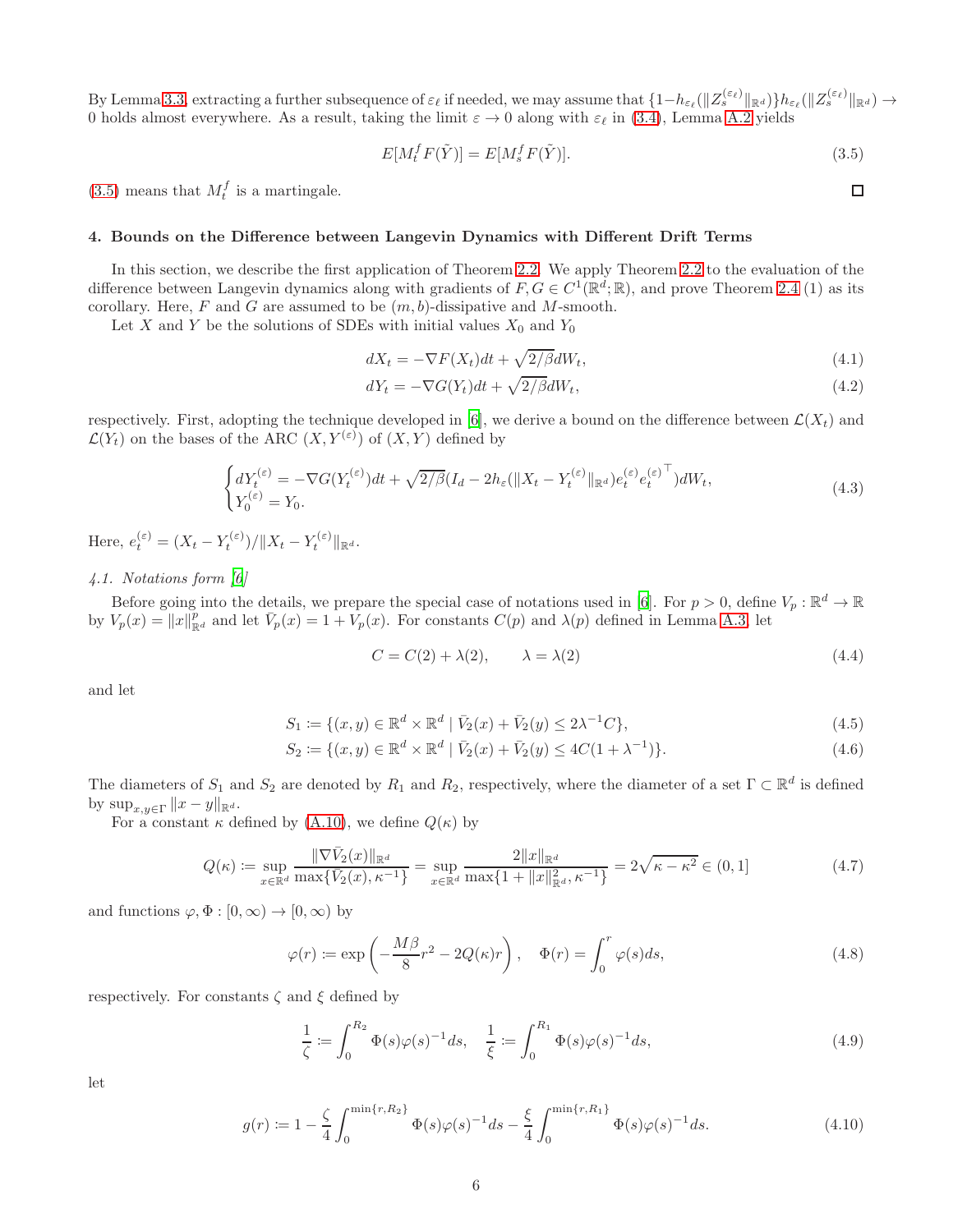Furthermore, for

<span id="page-6-3"></span><span id="page-6-2"></span>
$$
f(r) := \begin{cases} \int_0^{\min\{r, R_2\}} \varphi(s)g(s)ds, & r \ge 0\\ r, & r < 0 \end{cases}
$$
\n(4.11)

and  $U(x, y) \coloneqq 1 + \kappa \bar{V}_2(x) + \kappa \bar{V}_2(y)$ , let

$$
\rho_2(x, y) = f(||x - y||_{\mathbb{R}^d})U(x, y), \qquad x, y \in \mathbb{R}^d.
$$
\n(4.12)

Finally, for probability measures  $\mu$  and  $\nu$  on  $\mathbb{R}^d$ , denoting the set of all couplings between them by  $\Pi(\mu, \nu)$ , let

$$
\mathcal{W}_{\rho_2}(\mu,\nu) := \inf_{\gamma \in \Pi(\mu,\nu)} \int_{\mathbb{R}^d \times \mathbb{R}^d} \rho_2(x,y) \gamma(dxdy). \tag{4.13}
$$

Here, for random variables  $Z_1$  and  $Z_2$ ,  $\mathcal{W}_{\rho_2}(\mathcal{L}(Z_1), \mathcal{L}(Z_2))$  may be abbreviated as  $\mathcal{W}_{\rho_2}(Z_1, Z_2)$ .

# 4.2. Uniform bound on the time for the difference between  $(4.1)$  and  $(4.2)$

The following Proposition [4.1](#page-6-0) is an extension of Theorem 2.2 in [\[6](#page-19-2)] to the case of different drift terms. Although Proposition [4.1](#page-6-0) is proved in the same manner as Theorem 2.2 in [\[6\]](#page-19-2), we give the complete proof of it to explain that the error terms caused by adopting ARC do not disturb the proof.

<span id="page-6-0"></span>**Proposition 4.1.** Let  $X_0, Y_0 \in L^4(\Omega; \mathbb{R}^d)$  and let  $c := \min\left\{\frac{\zeta}{\beta}, \frac{\lambda}{2}, 2C\lambda\kappa\right\}$ . Then, for the solutions X and Y of  $(4.1)$  and  $(4.2)$ , we have

$$
\mathcal{W}_{\rho_2}(X_t, Y_t) \le e^{-ct} E \rho_2(X_0, Y_0) + O_\alpha \left( e^{-ct} \int_0^t e^{cs} E[\|\nabla F(Y_s) - \nabla G(Y_s)\|_{\mathbb{R}^d}^2]^{1/2} ds \right).
$$
 (4.14)

Here,  $\alpha = (m, b, M, \beta, \|\nabla F(0)\|_{\mathbb{R}^d}, \|\nabla G(0)\|_{\mathbb{R}^d}, E[\|X_0\|_{\mathbb{R}^d}^4], E[\|Y_0\|_{\mathbb{R}^d}^4], d)$ .

*Proof.* Fix  $\varepsilon > 0$  and let  $Z_t^{(\varepsilon)} = X_t - Y_t^{(\varepsilon)}$  for  $X_t$  and  $Y_t^{(\varepsilon)}$  defined by [\(4.3\)](#page-5-4).

**Step 1** Evaluation of  $f(||Z_t^{(\varepsilon)}||_{\mathbb{R}^d})$ .

As in the proof of Lemma [3.3,](#page-3-3) we can show that  $||Z_t^{(\varepsilon)}||_{\mathbb{R}^d}$  is an one-dimensional semi-martingale satisfying

$$
\|Z_t^{(\varepsilon)}\|_{\mathbb{R}^d} = \|Z_0^{(\varepsilon)}\|_{\mathbb{R}^d} - \int_0^t \chi_{\{Z_s^{(\varepsilon)} \neq 0\}} \langle e_s^{(\varepsilon)}, \nabla F(X_s) - \nabla G(Y_s^{(\varepsilon)}) \rangle_{\mathbb{R}^d} ds + 2\sqrt{\frac{2}{\beta}} \int_0^t h_{\varepsilon}(\|Z_s^{(\varepsilon)}\|_{\mathbb{R}^d}) \langle e_s^{(\varepsilon)}, dW_s \rangle_{\mathbb{R}^d}.
$$

Let  $\Lambda^{(\varepsilon)}(t,a)$  be the local time of  $||Z^{(\varepsilon)}||_{\mathbb{R}^d}$ . Since f is a concave function by Lemma [A.10,](#page-18-0) Tanaka's formula (Theorem 3.7.1 in [\[13\]](#page-19-4)) yields

$$
f(\|Z_t^{(\varepsilon)}\|_{\mathbb{R}^d}) - f(\|Z_0^{(\varepsilon)}\|_{\mathbb{R}^d}) = -\int_0^t f'_{-}(\|Z_s^{(\varepsilon)}\|_{\mathbb{R}^d}) \chi_{\{Z_s^{(\varepsilon)} \neq 0\}} \langle e_s^{(\varepsilon)}, \nabla F(X_s) - \nabla G(Y_s^{(\varepsilon)}) \rangle_{\mathbb{R}^d} ds + 2\sqrt{\frac{2}{\beta}} \int_0^t f'_{-}(\|Z_s^{(\varepsilon)}\|_{\mathbb{R}^d}) h_{\varepsilon}(\|Z_s^{(\varepsilon)}\|_{\mathbb{R}^d}) \langle e_s^{(\varepsilon)}, dW_s \rangle_{\mathbb{R}^d} + \frac{1}{2} \int_{-\infty}^{\infty} \Lambda^{(\varepsilon)}(t, a) \mu_f(da).
$$

Here,  $f'$  and  $\mu_f$  denote the left derivative and the second derivative measure of f, respectively. Whereas, by the definition of the local time, for a measurable function  $v = \chi_{\{R_1, R_2\}}$ , we have

<span id="page-6-1"></span>
$$
\frac{8}{\beta} \int_0^t \chi_{\{R_1, R_2\}}(\|Z_s^{(\varepsilon)}\|_{\mathbb{R}^d}) h_{\varepsilon}(\|Z_s^{(\varepsilon)}\|_{\mathbb{R}^d})^2 ds = \int_{\mathbb{R}} \chi_{\{R_1, R_2\}}(a) \Lambda^{(\varepsilon)}(t, a) da = 0.
$$
\n(4.15)

Since  $h_{\varepsilon}(a)$  is equal to 1 if  $|a| \geq 2\varepsilon$ , the occupation time of  $||Z^{(\varepsilon)}||_{\mathbb{R}^d}$  on  $\{R_1, R_2\}$  must be 0 by [\(4.15\)](#page-6-1) if  $\varepsilon$  is sufficiently small for  $R_1$  and  $R_2$ . Thus, we may assume  $f \in C^2(\mathbb{R}; \mathbb{R})$  when we consider its value at  $||Z_s^{(\varepsilon)}||_{\mathbb{R}^d}$ .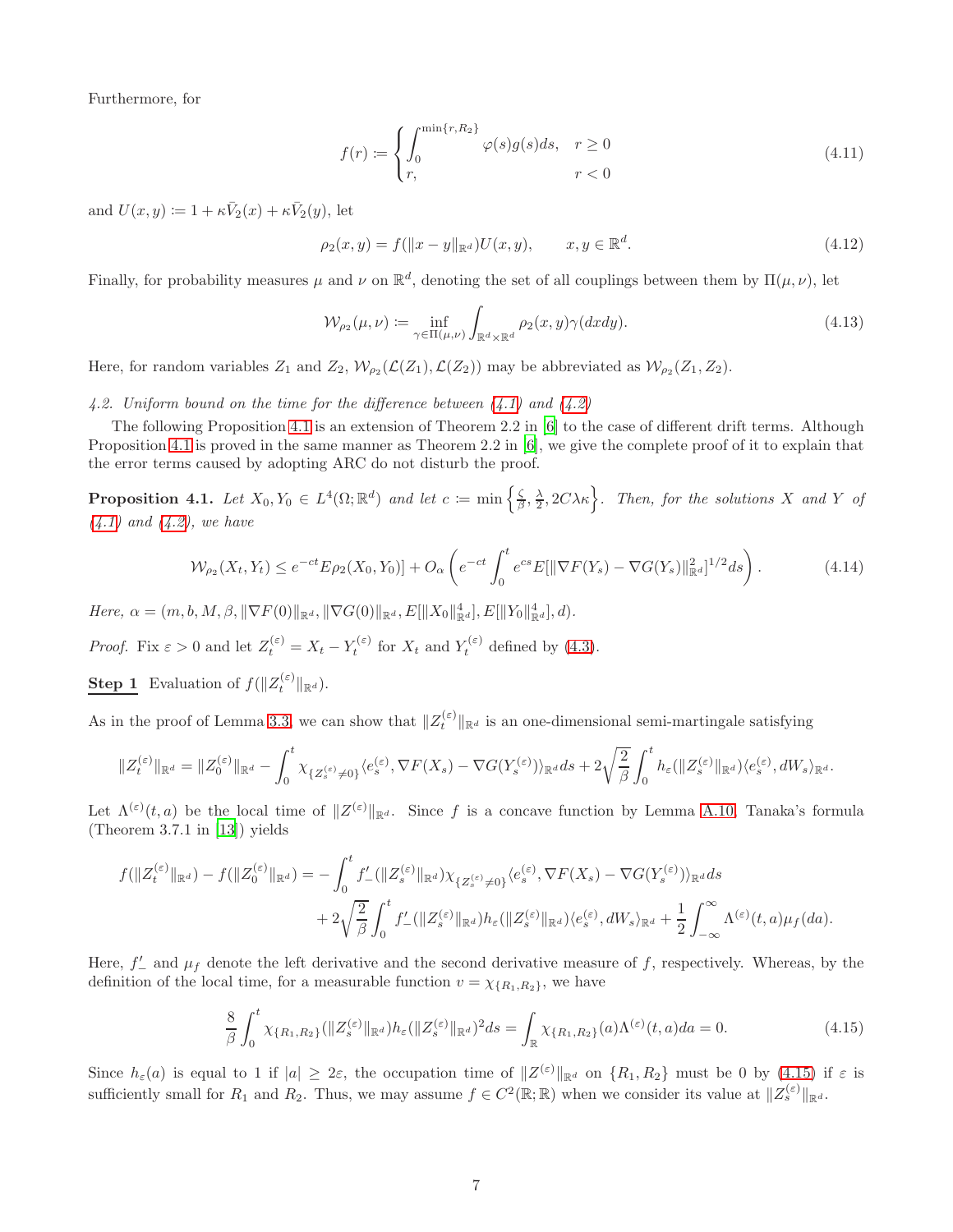Similarly, since  $\mu_f(\lbrace R_1, R_2 \rbrace) \leq 0$  by Lemma [A.11,](#page-18-1) the definition of the local time yields

$$
\int_{-\infty}^{\infty} \Lambda^{(\varepsilon)}(t, a) \mu_f(da) \leq \int_{-\infty}^{\infty} \chi_{\mathbb{R}\backslash\{R_1, R_2\}}(a) \Lambda^{(\varepsilon)}(t, a) \mu_f(da)
$$

$$
= \int_{-\infty}^{\infty} \chi_{\mathbb{R}\backslash\{R_1, R_2\}}(a) f''(a) \Lambda^{(\varepsilon)}(t, a) da
$$

$$
= \frac{8}{\beta} \int_0^t f''(\|Z_s^{(\varepsilon)}\|_{\mathbb{R}^d}) h_{\varepsilon}(\|Z_s^{(\varepsilon)}\|_{\mathbb{R}^d})^2 ds.
$$

Therefore, we obtain

$$
df(\|Z_t^{(\varepsilon)}\|_{\mathbb{R}^d}) \leq -f'(\|Z_t^{(\varepsilon)}\|_{\mathbb{R}^d})\chi_{\{Z_t^{(\varepsilon)}\neq 0\}}\langle e_t^{(\varepsilon)}, \nabla F(X_t) - \nabla G(Y_t^{(\varepsilon)})\rangle_{\mathbb{R}^d}dt + 2\sqrt{\frac{2}{\beta}}f'(\|Z_t^{(\varepsilon)}\|_{\mathbb{R}^d})h_{\varepsilon}(\|Z_t^{(\varepsilon)}\|_{\mathbb{R}^d})\langle e_t^{(\varepsilon)}, dW_t\rangle_{\mathbb{R}^d} + \frac{4}{\beta}f''(\|Z_t^{(\varepsilon)}\|_{\mathbb{R}^d})h_{\varepsilon}(\|Z_t^{(\varepsilon)}\|_{\mathbb{R}^d})^2dt.
$$

Finally, by  $M$ -smoothness of  $F$ , we have

<span id="page-7-0"></span>
$$
\langle e_t^{(\varepsilon)}, \nabla F(X_t) - \nabla F(Y_t^{(\varepsilon)}) \rangle_{\mathbb{R}^d} \le M \| Z_t^{(\varepsilon)} \|_{\mathbb{R}^d}.
$$
\n(4.16)

Furthermore, by Lemma [A.12,](#page-18-2) we have also

$$
f''(\|Z_t^{(\varepsilon)}\|_{\mathbb{R}^d}) \leq -\left(\frac{M\beta}{4}\|Z_t^{(\varepsilon)}\|_{\mathbb{R}^d} + 2Q(\kappa)\right)f'(\|Z_t^{(\varepsilon)}\|_{\mathbb{R}^d}) - \frac{\zeta}{4}f(\|Z_t^{(\varepsilon)}\|_{\mathbb{R}^d})\chi_{(0,R_2)}(\|Z_t^{(\varepsilon)}\|_{\mathbb{R}^d}) - \frac{\xi}{4}f(\|Z_t^{(\varepsilon)}\|_{\mathbb{R}^d})\chi_{(0,R_1)}(\|Z_t^{(\varepsilon)}\|_{\mathbb{R}^d}).
$$

As a result, noting  $0 \leq f' \leq 1$ , we obtain

$$
df(\|Z_t^{(\varepsilon)}\|_{\mathbb{R}^d}) \leq \|\nabla F(Y_t^{(\varepsilon)}) - \nabla G(Y_t^{(\varepsilon)})\|_{\mathbb{R}^d} dt + M \|Z_t^{(\varepsilon)}\|_{\mathbb{R}^d} \{1 - h_{\varepsilon}(\|Z_t^{(\varepsilon)}\|_{\mathbb{R}^d})^2\} dt + 2\sqrt{\frac{2}{\beta}} f'(\|Z_t^{(\varepsilon)}\|_{\mathbb{R}^d}) h_{\varepsilon}(\|Z_t^{(\varepsilon)}\|_{\mathbb{R}^d}) \langle e_t^{(\varepsilon)}, dW_t \rangle_{\mathbb{R}^d} - \frac{8Q(\kappa)}{\beta} f'(\|Z_t^{(\varepsilon)}\|_{\mathbb{R}^d}) h_{\varepsilon}(\|Z_t^{(\varepsilon)}\|_{\mathbb{R}^d})^2 dt -\frac{\zeta}{\beta} f(\|Z_t^{(\varepsilon)}\|_{\mathbb{R}^d}) \chi_{(0,R_2)}(\|Z_t^{(\varepsilon)}\|_{\mathbb{R}^d}) dt - \frac{\xi}{\beta} f(\|Z_t^{(\varepsilon)}\|_{\mathbb{R}^d}) \chi_{(0,R_1)}(\|Z_t^{(\varepsilon)}\|_{\mathbb{R}^d}) dt.
$$
\n(4.17)

**Step 2** Evaluation of  $U(X_t, Y_t^{(\varepsilon)})$ .

Ito's formula yields

$$
dU(X_t, Y_t^{(\varepsilon)}) = \kappa (\mathcal{L}_F \bar{V}_2(X_t) + \mathcal{L}_G \bar{V}_2(Y_t^{(\varepsilon)})) dt - \frac{4\kappa h_\varepsilon(\|Z_t^{(\varepsilon)}\|_{\mathbb{R}^d})(1 - h_\varepsilon(\|Z_t^{(\varepsilon)}\|_{\mathbb{R}^d}))}{\beta} \sum_{i,j=1}^d e_{i,t}^{(\varepsilon)} e_{j,t}^{(\varepsilon)} \partial_{i,j}^2 \bar{V}_2(Y_t^{(\varepsilon)}) dt + \kappa \sqrt{\frac{2}{\beta}} \langle \nabla \bar{V}_2(X_t) + \nabla \bar{V}_2(Y_t^{(\varepsilon)}), dW_t \rangle_{\mathbb{R}^d} - 2\kappa \sqrt{\frac{2}{\beta}} h_\varepsilon(\|Z_t^{(\varepsilon)}\|_{\mathbb{R}^d}) \langle e_t^{(\varepsilon)}, \nabla \bar{V}_2(Y_t^{(\varepsilon)}) \rangle_{\mathbb{R}^d} \langle e_t^{(\varepsilon)}, dW_t \rangle_{\mathbb{R}^d}.
$$
\n(4.18)

Here,  $\mathcal{L}_H = -\langle \nabla H, \nabla \rangle_{\mathbb{R}^d} - \beta^{-1} \Delta$ , for  $H \in C^1(\mathbb{R}^d; \mathbb{R})$ . According to Lemma [A.8,](#page-17-1) by the  $(m, b)$ -dissipativity of F and  $G$ , we have

$$
\mathcal{L}_F \bar{V}_2(X_t) + \mathcal{L}_G \bar{V}_2(Y_t^{(\varepsilon)}) \leq 2C - \lambda(\bar{V}_2(X_t^{(n)}) + \bar{V}_2(Y_t^{(\varepsilon)})).
$$

Furthermore, by Lemma [A.9](#page-17-2) and [\(4.9\)](#page-5-5), we have also

<span id="page-7-1"></span>
$$
2C\kappa \le \frac{1}{\beta} \left( \int_0^{R_1} \varphi(s)^{-1} \Phi(s) ds \right)^{-1} = \frac{\xi}{\beta}.
$$

Thus, [\(A.8\)](#page-17-3) and [\(A.9\)](#page-17-4) yield

$$
\kappa(\mathcal{L}_{F}\bar{V}_{2}(X_{t})+\mathcal{L}_{G}\bar{V}_{2}(Y_{t}^{(\varepsilon)}))=\kappa(\mathcal{L}_{F}\bar{V}_{2}(X_{t})+\mathcal{L}_{G}\bar{V}_{2}(Y_{t}^{(\varepsilon)}))\chi_{(0,R_{1}]}(\|Z_{t}^{(\varepsilon)}\|_{\mathbb{R}^{d}})-\frac{\lambda}{2}\min\{1,4C\kappa\}U(X_{t},Y_{t}^{(\varepsilon)})\chi_{(R_{2},\infty)}(\|Z_{t}^{(\varepsilon)}\|_{\mathbb{R}^{d}})
$$
  

$$
\leq\frac{\xi}{\beta}\chi_{(0,R_{1}]}(\|Z_{t}^{(\varepsilon)}\|_{\mathbb{R}^{d}})-\frac{\lambda}{2}\min\{1,4C\kappa\}U(X_{t},Y_{t}^{(\varepsilon)})\chi_{(R_{2},\infty)}(\|Z_{t}^{(\varepsilon)}\|_{\mathbb{R}^{d}})
$$
  

$$
\leq\frac{\xi}{\beta}U(X_{t},Y_{t}^{(\varepsilon)})\chi_{(0,R_{1}]}(\|Z_{t}^{(\varepsilon)}\|_{\mathbb{R}^{d}})-\frac{\lambda}{2}\min\{1,4C\kappa\}U(X_{t},Y_{t}^{(\varepsilon)})\chi_{(R_{2},\infty)}(\|Z_{t}^{(\varepsilon)}\|_{\mathbb{R}^{d}}).
$$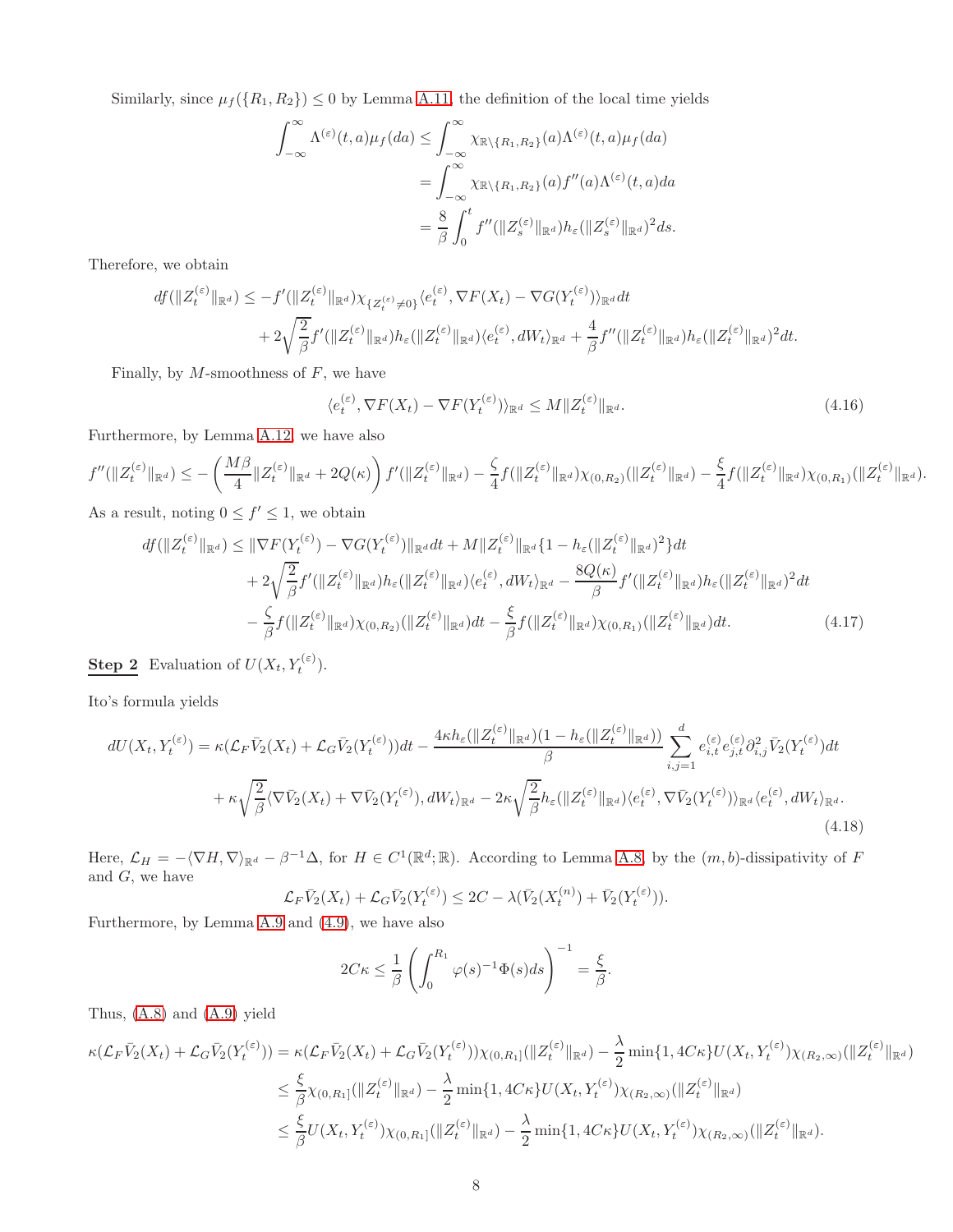As a result, since the Hessian matrix of  $\bar{V}_2$  is nonnegative-definite, we obtain

$$
dU(X_t, Y_t^{(\varepsilon)}) \leq \left(\frac{\xi}{\beta} U(X_t, Y_t^{(\varepsilon)}) \chi_{(0, R_1]}(\|Z_t^{(\varepsilon)}\|_{\mathbb{R}^d}) - \frac{\lambda}{2} \min\{1, 4C\kappa\} U(X_t, Y_t^{(\varepsilon)}) \chi_{(R_2, \infty)}(\|Z_t^{(\varepsilon)}\|_{\mathbb{R}^d})\right) dt + \kappa \sqrt{\frac{2}{\beta}} \langle \nabla \bar{V}_2(X_t) + \nabla \bar{V}_2(Y_t^{(\varepsilon)}), dW_t \rangle_{\mathbb{R}^d} - 2\kappa \sqrt{\frac{2}{\beta}} h_{\varepsilon}(\|Z_t^{(\varepsilon)}\|_{\mathbb{R}^d}) \langle e_t^{(\varepsilon)}, \nabla \bar{V}_2(Y_t^{(\varepsilon)}) \rangle_{\mathbb{R}^d} \langle e_t^{(\varepsilon)}, dW_t \rangle_{\mathbb{R}^d}.
$$
\n(4.19)

**Step 3** Evaluation of  $\rho_2(X_t, Y_t^{(\varepsilon)})$ .

According to the representations of  $f(||Z_t^{(\varepsilon)}||_{\mathbb{R}^d})$  and  $U(X_t, Y_t^{(\varepsilon)})$  as semi-martingales,

$$
d\langle f(\|Z^{(\varepsilon)}\|_{\mathbb{R}^d}),U(X,Y^{(\varepsilon)})\rangle_t = \frac{4\kappa}{\beta}f'(\|Z_t^{(\varepsilon)}\|_{\mathbb{R}^d})h_{\varepsilon}(\|Z_t^{(\varepsilon)}\|_{\mathbb{R}^d})^2\langle e_t^{(\varepsilon)},\nabla\bar{V}_2(X_t) - \nabla\bar{V}_2(Y_t^{(\varepsilon)})\rangle_{\mathbb{R}^d}dt + \frac{4\kappa}{\beta}f'(\|Z_t^{(\varepsilon)}\|_{\mathbb{R}^d})\{1-h_{\varepsilon}(\|Z_t^{(\varepsilon)}\|_{\mathbb{R}^d})\}h_{\varepsilon}(\|Z_t^{(\varepsilon)}\|_{\mathbb{R}^d})\langle e_t^{(\varepsilon)},\nabla\bar{V}_2(X_t) + \nabla\bar{V}_2(Y_t^{(\varepsilon)})\rangle_{\mathbb{R}^d}dt
$$

holds. By the definition of  $Q(\kappa)$ , for all  $x \neq y$  we have

<span id="page-8-1"></span><span id="page-8-0"></span>
$$
\begin{aligned} \kappa \left\langle \nabla \bar{V}_2(x) - \nabla \bar{V}_2(y), \frac{x - y}{\|x - y\|_{\mathbb{R}^d}} \right\rangle_{\mathbb{R}^d} &\leq \kappa \|\nabla \bar{V}_2(x) - \nabla \bar{V}_2(y)\|_{\mathbb{R}^d} \\ &\leq U(x, y) \left( \frac{\|\nabla \bar{V}_2(x)\|_{\mathbb{R}^d}}{\kappa^{-1} + \bar{V}_2(x)} + \frac{\|\nabla \bar{V}_2(y)\|_{\mathbb{R}^d}}{\kappa^{-1} + \bar{V}_2(y)} \right) \\ &\leq 2Q(\kappa)U(x, y). \end{aligned}
$$

Thus,

$$
d\langle f(\|Z^{(\varepsilon)}\|_{\mathbb{R}^d}), U(X, Y^{(\varepsilon)})\rangle_t \leq \frac{8Q(\kappa)}{\beta} f'(\|Z_t^{(\varepsilon)}\|_{\mathbb{R}^d}) U(X_t, Y_t^{(\varepsilon)}) h_{\varepsilon}(\|Z_t^{(\varepsilon)}\|_{\mathbb{R}^d})^2 dt + \frac{4\kappa}{\beta} \{1 - h_{\varepsilon}(\|Z_t^{(\varepsilon)}\|_{\mathbb{R}^d})\} h_{\varepsilon}(\|Z_t^{(\varepsilon)}\|_{\mathbb{R}^d}) \langle e_t^{(\varepsilon)}, \nabla \bar{V}_2(X_t) + \nabla \bar{V}_2(Y_t^{(\varepsilon)})\rangle_{\mathbb{R}^d} dt \qquad (4.20)
$$

holds.

For the first term in the R.H.S of

$$
d(f(||Z_t^{(\varepsilon)}||_{\mathbb{R}^d}), U(X_t, Y_t^{(\varepsilon)})) = U(X_t, Y_t^{(\varepsilon)}) df(||Z_t^{(\varepsilon)}||_{\mathbb{R}^d}) + f(||Z_t^{(\varepsilon)}||_{\mathbb{R}^d}) dU(X_t, Y_t^{(\varepsilon)}) + d\langle f(||Z^{(\varepsilon)}||_{\mathbb{R}^d}), U(X, Y^{(\varepsilon)})\rangle_t,
$$
\n(4.21)

the following holds by Step 1.

$$
U(X_t, Y_t^{(\varepsilon)})df(||Z_t^{(\varepsilon)}||_{\mathbb{R}^d})
$$
  
\n
$$
\leq -\frac{\zeta}{\beta}\rho_2(X_t, Y_t^{(\varepsilon)})\chi_{(0,R_2)}(||Z_t^{(\varepsilon)}||_{\mathbb{R}^d})dt - \frac{\xi}{\beta}\rho_2(X_t, Y_t^{(\varepsilon)})\chi_{(0,R_1)}(||Z_t^{(\varepsilon)}||_{\mathbb{R}^d})dt
$$
  
\n
$$
+ U(X_t, Y_t^{(\varepsilon)})||\nabla F(Y_t^{(\varepsilon)}) - \nabla G(Y_t^{(\varepsilon)})||_{\mathbb{R}^d}dt - \frac{8Q(\kappa)}{\beta}f'(||Z_t^{(\varepsilon)}||_{\mathbb{R}^d})U(X_t, Y_t^{(\varepsilon)})h_{\varepsilon}(||Z_t^{(\varepsilon)}||_{\mathbb{R}^d})^2dt
$$
  
\n
$$
+ 2\sqrt{\frac{2}{\beta}}f'(||Z_t^{(\varepsilon)}||_{\mathbb{R}^d})U(X_t, Y_t^{(\varepsilon)})h_{\varepsilon}(||Z_t^{(\varepsilon)}||_{\mathbb{R}^d})\langle e_t^{(\varepsilon)}, dW_t\rangle_{\mathbb{R}^d} + MU(X_t, Y_t^{(\varepsilon)})||Z_t^{(\varepsilon)}||_{\mathbb{R}^d}\{1 - h_{\varepsilon}(||Z_t^{(\varepsilon)}||_{\mathbb{R}^d})^2\}dt.
$$

Similarly, for the second term in the R.H.S of [\(4.21\)](#page-8-0), the following holds by Step 2.

$$
f(\|Z_t^{(\varepsilon)}\|_{\mathbb{R}^d})dU(X_t, Y_t^{(\varepsilon)})\n\leq \left(\frac{\xi}{\beta}\rho_2(X_t, Y_t^{(\varepsilon)})\chi_{(0,R_1]}(\|Z_t^{(\varepsilon)}\|_{\mathbb{R}^d}) - \frac{\lambda}{2}\min\{1, 4C\kappa\}\rho_2(X_t, Y_t^{(\varepsilon)})\chi_{(R_2,\infty)}(\|Z_t^{(\varepsilon)}\|_{\mathbb{R}^d})\right)dt\n+ \kappa\sqrt{\frac{2}{\beta}}f(\|Z_t^{(\varepsilon)}\|_{\mathbb{R}^d})\langle\nabla \bar{V}_2(X_t) + \nabla \bar{V}_2(Y_t^{(\varepsilon)}), dW_t\rangle_{\mathbb{R}^d} - 2\kappa\sqrt{\frac{2}{\beta}}f(\|Z_t^{(\varepsilon)}\|_{\mathbb{R}^d})h_{\varepsilon}(\|Z_t^{(\varepsilon)}\|_{\mathbb{R}^d})\langle e_t^{(\varepsilon)}, \nabla \bar{V}_2(Y_t^{(\varepsilon)})\rangle_{\mathbb{R}^d}\langle e_t^{(\varepsilon)}, dW_t\rangle_{\mathbb{R}^d}.
$$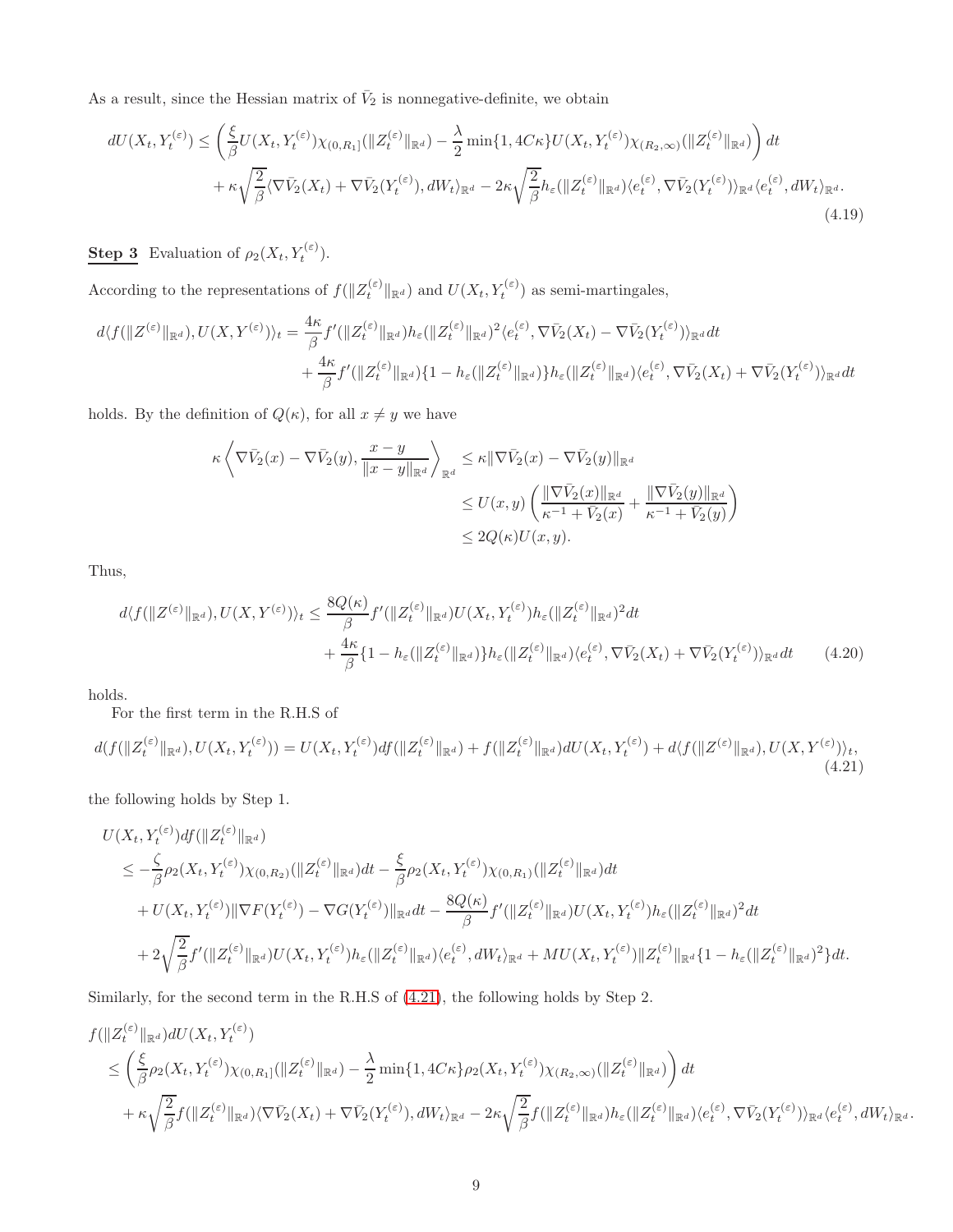As a result, there exists a martingale  $M^{(\varepsilon)}$  such that

$$
d\rho_2(X_t, Y_t^{(\varepsilon)})
$$
  
\n
$$
\leq -\min\left\{\frac{\zeta}{\beta}, \frac{\lambda}{2}, 2C\lambda\kappa\right\}\rho_2(X_t, Y_t^{(\varepsilon)})dt + U(X_t, Y_t^{(\varepsilon)})\|\nabla F(Y_t^{(\varepsilon)}) - \nabla G(Y_t^{(\varepsilon)})\|_{\mathbb{R}^d}dt
$$
  
\n
$$
+ MU(X_t, Y_t^{(\varepsilon)})\|Z_t^{(\varepsilon)}\|_{\mathbb{R}^d}\{1 - h_{\varepsilon}(\|Z_t^{(\varepsilon)}\|_{\mathbb{R}^d})^2\}dt + \frac{4\kappa}{\beta}\{1 - h_{\varepsilon}(\|Z_t^{(\varepsilon)}\|_{\mathbb{R}^d})\}h_{\varepsilon}(\|Z_t^{(\varepsilon)}\|_{\mathbb{R}^d})\langle e_t^{(\varepsilon)}, \nabla \bar{V}_2(X_t) + \nabla \bar{V}_2(Y_t^{(\varepsilon)})\rangle_{\mathbb{R}^d}dt
$$
  
\n
$$
+ dM_t^{(\varepsilon)}.
$$
\n(4.22)

Since  $||Z_t^{(\varepsilon)}||_{\mathbb{R}^d} \{1 - h_{\varepsilon}(\|Z_t^{(\varepsilon)}\|_{\mathbb{R}^d})^2\} \leq 2\varepsilon$ , taking expectation in both sides of [\(4.22\)](#page-9-0) and the limit  $\varepsilon \to 0$ , Lemma [3.3](#page-3-3) and Theorem [2.2](#page-2-0) yield

$$
\mathcal{W}_{\rho_2}(X_t, Y_t) \leq E[\rho_2(X_0, Y_0)] - c \int_0^t \mathcal{W}_{\rho_2}(X_s, Y_s) ds + \int_0^t E[U(X_s, Y_s) \| \nabla F(Y_s) - \nabla G(Y_s) \|_{\mathbb{R}^d}] ds.
$$

Thus,  $d(e^{ct}\mathcal{W}_{\rho_2}(X_t,Y_t)) \leq e^{ct}E[U(X_t,Y_t)\|\nabla F(Y_t) - \nabla G(Y_t)\|_{\mathbb{R}^d}]dt$ , and therefore we obtain

$$
\mathcal{W}_{\rho_2}(X_t, Y_t) \le e^{-ct} E[\rho_2(X_0, Y_0)] + e^{-ct} \int_0^t e^{cs} E[U(X_s, Y_s) \| \nabla F(Y_s) - \nabla G(Y_s) \|_{\mathbb{R}^d}] ds
$$
  

$$
\le e^{-ct} E[\rho_2(X_0, Y_0)] + \sup_{u \ge 0} E[U(X_u, Y_u)^2]^{1/2} e^{-ct} \int_0^t e^{cs} E[\| \nabla F(Y_s) - \nabla G(Y_s) \|_{\mathbb{R}^d}^2]^{1/2} ds.
$$

Since  $\sup_{u\geq 0} E[U(X_u, Y_u)^2]^{1/2} = O_\alpha(1)$  by Lemma [A.4,](#page-14-1) the proof is completed.

As a corollary to Proposition [4.1,](#page-6-0) we can bound the difference between Gibbs measures  $\pi_{\beta,F}(dx) \propto e^{-\beta F(x)}dx$ and  $\pi_{\beta,G}(dx) \propto e^{-\beta G(x)}dx$  in term of the difference between gradients  $\nabla F$  and  $\nabla G$ . The integral of a function h with respect to measure  $\mu$  is denoted by  $\mu(h)$ .

**Corollary 4.2.** Let F and G be nonnegative and let  $H \in C^1(\mathbb{R}^d; \mathbb{R})$  be M'-smooth. Then, we have

$$
|\pi_{\beta,F}(H) - \pi_{\beta,G}(H)| \leq O_{m,b,M,M',\beta, \|\nabla H(0)\|_{\mathbb{R}^d}, \|\nabla F(0)\|_{\mathbb{R}^d}, \|\nabla G(0)\|_{\mathbb{R}^d}, d} \left( \left( \int_{\mathbb{R}^d} \|\nabla F(x) - \nabla G(x)\|_{\mathbb{R}^d}^2 \pi_{\beta,G}(dx) \right)^{1/2} \right). \tag{4.23}
$$

*Proof.* According to (5.4.58) in [\[11\]](#page-19-17), Gibbs measures  $\pi_{\beta,F}$  and  $\pi_{\beta,G}$  are invariant measures for X and Y defined by [\(4.1\)](#page-5-2) and [\(4.2\)](#page-5-3), respectively. Thus, applying Proposition [4.1](#page-6-0) for  $\mathcal{L}(X_0) = \pi_{\beta,F}$  and  $\mathcal{L}(Y_0) = \pi_{\beta,G}$  and taking the limit  $t \to \infty$ , we obtain by Lemma [A.1](#page-13-1) that

$$
\mathcal{W}_{\rho_2}(\pi_{\beta,F},\pi_{\beta,G}) \leq O_{m,b,M,\beta,\|\nabla H(0)\|_{\mathbb{R}^d},\|\nabla F(0)\|_{\mathbb{R}^d},\|\nabla G(0)\|_{\mathbb{R}^d},d}\left(\left(\int_{\mathbb{R}^d}\|\nabla F(x)-\nabla G(x)\|_{\mathbb{R}^d}^2\pi_{\beta,G}(dx)\right)^{1/2}\right).
$$

Since we have by Lemma [A.15](#page-18-3)

$$
|\pi_{\beta,F}(H)-\pi_{\beta,G}(H)|\leq O_{m,b,M',\beta,\|\nabla H(0)\|_{\mathbb{R}^d},d}\left(\mathcal{W}_{\rho_2}(\pi_{\beta,F},\pi_{\beta,G})\right),
$$

the result follows from Proposition [4.1.](#page-6-0)

#### 4.3. Proof of Theorem [2.4](#page-2-1) (1)

For  $z_1, \ldots, z_n$  and  $z'_1, \ldots, z'_n$ , suppose that there exists at most one  $i_0$  such that  $z_{i_0} \neq z'_{i_0}$ . Then, setting  $L'_n(w) = \frac{1}{n} \sum_{i=1}^n \ell(w; z'_i)$  and denoting  $X^{(n)}$  by  $Y^{(n)}$  when the  $L_n$  is replaced by  $L'_n$  in [\(2.9\)](#page-2-5), Proposition [4.1](#page-6-0) and Lemma [A.15](#page-18-3) yield the following for all  $z \in \mathcal{Z}$ .

$$
|E[\ell(X_t^{(n)};z)] - E[\ell(Y_t^{(n)};z)]| \leq O_{\alpha_0} \left(e^{-ct} \int_0^t e^{cs} E[\|\nabla L_n(Y_s^{(n)}) - \nabla L'_n(Y_s^{(n)})\|_{\mathbb{R}^d}^2]^{1/2} ds\right)
$$
  

$$
\leq O_{\alpha_0} (n^{-1}).
$$

Here, we used Lemma [A.4](#page-14-1) in the second inequality. In particular, by Theorem 2.2 in [\[10](#page-19-18)], if  $z_1, \ldots, z_n$  are IIDs generated from D, then

$$
|E[L(X_t^{(n)})] - E[L_n(X_t^{(n)})]| \le O_{\alpha_0}(n^{-1})
$$

holds.

 $\Box$ 

<span id="page-9-0"></span> $\Box$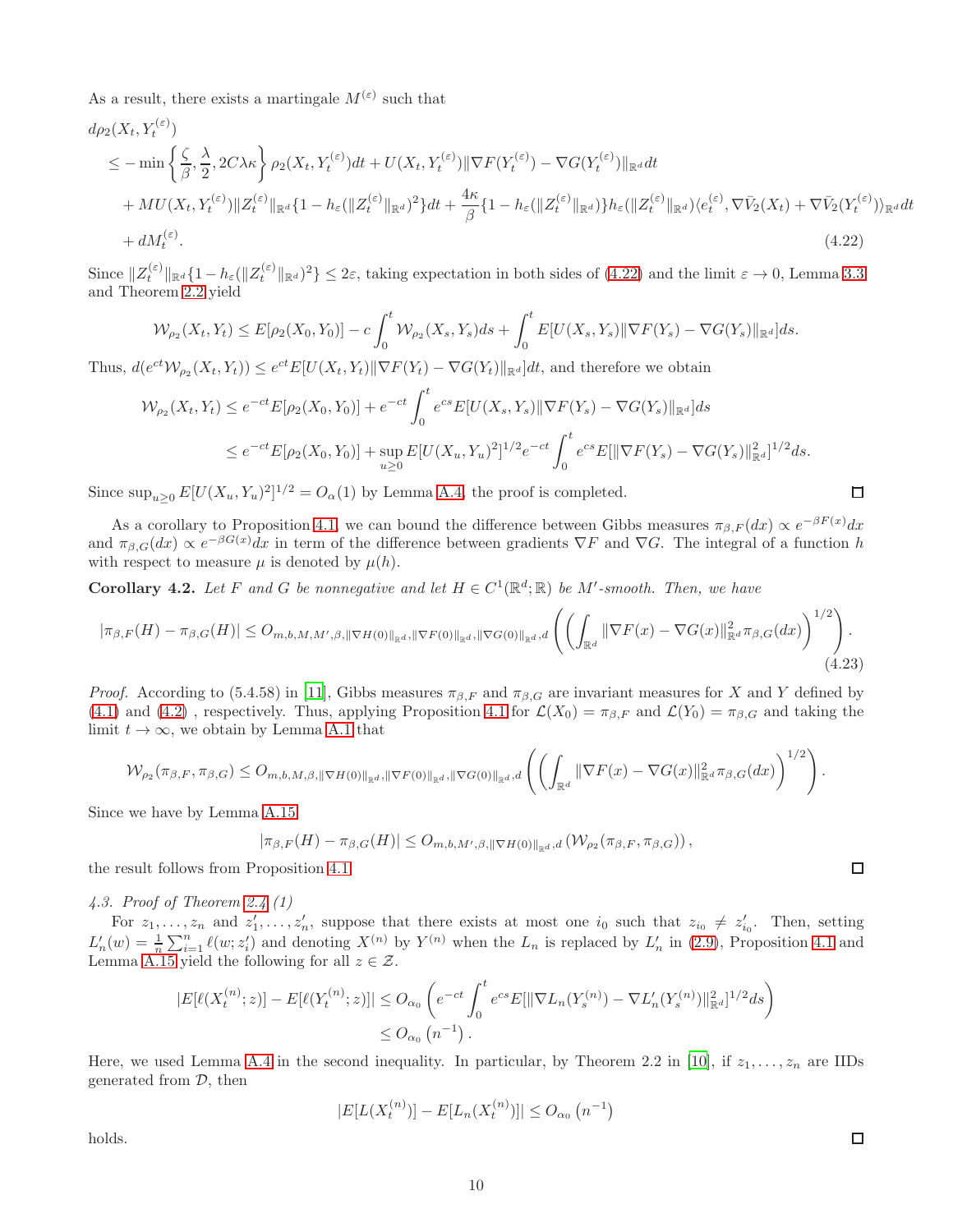#### <span id="page-10-0"></span>5. Bounds on the Discretization Error for Langevin Dynamics

In this section, we prove Theorem [2.4](#page-2-1) (2) as the second application of Theorem [2.2.](#page-2-0) In our proof, it is important that Theorem [2.2](#page-2-0) admits the case of  $G$  is a functional.

In the following, we fix  $\eta > 0$  and assume  $F \in C^1(\mathbb{R}^d; \mathbb{R})$  is  $(m, b)$ -dissipative and M-smooth. For initial values  $X_0$  and  $Y_0$ , we consider the solutions X and Y of [\(4.1\)](#page-5-2) and

<span id="page-10-3"></span><span id="page-10-1"></span>
$$
dY_t = -\nabla F(Y_{\lfloor t/\eta \rfloor \eta})dt + \sqrt{2/\beta}dW_t,
$$
\n(5.1)

respectively. Here,  $|\cdot|$  denotes the floor function. Then we define the ARC between X and Y by

$$
\begin{cases} dY_t^{(\varepsilon)} = -\nabla F(Y_{\lfloor t/\eta \rfloor \eta}^{(\varepsilon)})dt + \sqrt{2/\beta}(I_d - 2h_{\varepsilon}(\|X_t - Y_t^{(\varepsilon)}\|_{\mathbb{R}^d})e_t^{(\varepsilon)}e_t^{(\varepsilon)^{\top}})dW_t, \\ Y_0^{(\varepsilon)} = Y_0. \end{cases} \tag{5.2}
$$

Note that the functional G defined by  $G(t, \varphi) = \nabla F(\varphi(\lfloor t/\eta \rfloor \eta))$  for  $\varphi \in C([0,\infty);\mathbb{R}^d)$  is progressively measurable and satisfies  $(2.1)$  and  $(2.2)$ .

#### 5.1. Uniform bound on the time for the difference between  $(4.1)$  and  $(5.1)$

Proposition [5.1](#page-10-2) below gives a uniform evaluation on the time to the discretization error of [\(4.1\)](#page-5-2) with order  $\eta^{1/2}$ . Since the proof of Proposition [5.1](#page-10-2) is quite similar to that of Proposition [4.1,](#page-6-0) we only explain the important difference of those in the following proof.

<span id="page-10-2"></span>**Proposition 5.1.** Let X and Y be the solutions of [\(4.1\)](#page-5-2) and [\(5.1\)](#page-10-1) with initial values  $X_0, Y_0 \in L^4(\Omega; \mathbb{R}^d)$ , respectively. Then there exists some  $\eta_0 = O_{m,M}(1)$  and the following inequality holds uniformly on  $0 < \eta \leq \eta_0$ .

$$
\mathcal{W}_{\rho_2}(X_t, Y_t) \le e^{-ct} E[\rho_2(X_0, Y_0)] + O_{m, b, M, \beta, \|F(0)\|_{\mathbb{R}^d}, E[\|X_0\|_{\mathbb{R}^d}^4], E[\|Y_0\|_{\mathbb{R}^d}^4], d}(\eta^{1/2}).
$$
\n
$$
(5.3)
$$

Here,  $c > 0$  is the constant defined in Proposition [4.1.](#page-6-0)

*Proof.* Fix  $\varepsilon > 0$  and let  $Z_t^{(\varepsilon)} = X_t - Y_t^{(\varepsilon)}$  for  $X_t$  and  $Y_t^{(\varepsilon)}$  defined by [\(5.2\)](#page-10-3).

**Step 1** Evaluation of  $f(||Z_t^{(\varepsilon)}||_{\mathbb{R}^d})$ .

In this case, [\(4.16\)](#page-7-0) is replaced by

$$
\langle e_t^{(\varepsilon)}, \nabla F(X_t) - \nabla F(Y_{\lfloor s/\eta \rfloor \eta}^{(\varepsilon)}) \rangle_{\mathbb{R}^d} \le M \| Y_t^{(\varepsilon)} - Y_{\lfloor t/\eta \rfloor \eta}^{(\varepsilon)} \|_{\mathbb{R}^d} + M \| Z_t^{(\varepsilon)} \|_{\mathbb{R}^d}.
$$

Thus,  $f(||Z_t^{(\varepsilon)}||_{\mathbb{R}^d})$  is a semi-martingale that satisfies

$$
df(\|Z_t^{(\varepsilon)}\|_{\mathbb{R}^d}) \leq M \|Y_t^{(\varepsilon)} - Y_{\lfloor t/\eta \rfloor \eta}^{(\varepsilon)}\|_{\mathbb{R}^d} dt + M \|Z_t^{(\varepsilon)}\|_{\mathbb{R}^d} \{1 - h_{\varepsilon}(\|Z_t^{(\varepsilon)}\|_{\mathbb{R}^d})^2\} dt + 2\sqrt{\frac{2}{\beta}} f'(\|Z_t^{(\varepsilon)}\|_{\mathbb{R}^d}) h_{\varepsilon}(\|Z_t^{(\varepsilon)}\|_{\mathbb{R}^d}) \langle e_t^{(\varepsilon)}, dW_t \rangle_{\mathbb{R}^d} - \frac{8Q(\kappa)}{\beta} f'(\|Z_t^{(\varepsilon)}\|_{\mathbb{R}^d}) h_{\varepsilon}(\|Z_t^{(\varepsilon)}\|_{\mathbb{R}^d})^2 dt -\frac{\zeta}{\beta} f(\|Z_t^{(\varepsilon)}\|_{\mathbb{R}^d}) \chi_{(0,R_2)}(\|Z_t^{(\varepsilon)}\|_{\mathbb{R}^d}) dt - \frac{\xi}{\beta} f(\|Z_t^{(\varepsilon)}\|_{\mathbb{R}^d}) \chi_{(0,R_1)}(\|Z_t^{(\varepsilon)}\|_{\mathbb{R}^d}) dt.
$$

**Step 2** Evaluation of  $U(X_t, Y_t^{(\varepsilon)})$ .

In this case, the term  $2\kappa \langle Y_t^{(\varepsilon)}, \nabla F(Y_{|t/t}^{(\varepsilon)})\rangle$  $\langle \epsilon^{(\varepsilon)}_{t/\eta|\eta} \rangle - \nabla F(Y_t^{(\varepsilon)}) \rangle_{\mathbb{R}^d} dt$  is added to [\(4.18\)](#page-7-1). Thus, we have

$$
dU(X_t, Y_t^{(\varepsilon)}) \leq \left(\frac{\xi}{\beta} U(X_t, Y_t^{(\varepsilon)}) \chi_{(0,R_1]}(\|Z_t^{(\varepsilon)}\|_{\mathbb{R}^d}) - \frac{\lambda}{2} \min\{1, 4C\kappa\} U(X_t, Y_t^{(\varepsilon)}) \chi_{(R_2,\infty)}(\|Z_t^{(\varepsilon)}\|_{\mathbb{R}^d})\right) dt + 2M\kappa \|Y_t^{(\varepsilon)}\|_{\mathbb{R}^d} M \|Y_t^{(\varepsilon)} - Y_{\lfloor t/\eta \rfloor \eta}^{(\varepsilon)}\|_{\mathbb{R}^d} dt + \kappa \sqrt{\frac{2}{\beta}} \langle \nabla \bar{V}_2(X_t) + \nabla \bar{V}_2(Y_t^{(\varepsilon)}), dW_t \rangle_{\mathbb{R}^d} - 2\kappa \sqrt{\frac{2}{\beta}} h_{\varepsilon}(\|Z_t^{(\varepsilon)}\|_{\mathbb{R}^d}) \langle e_t^{(\varepsilon)}, \nabla \bar{V}_2(Y_t^{(\varepsilon)}) \rangle_{\mathbb{R}^d} \langle e_t^{(\varepsilon)}, dW_t \rangle_{\mathbb{R}^d}.
$$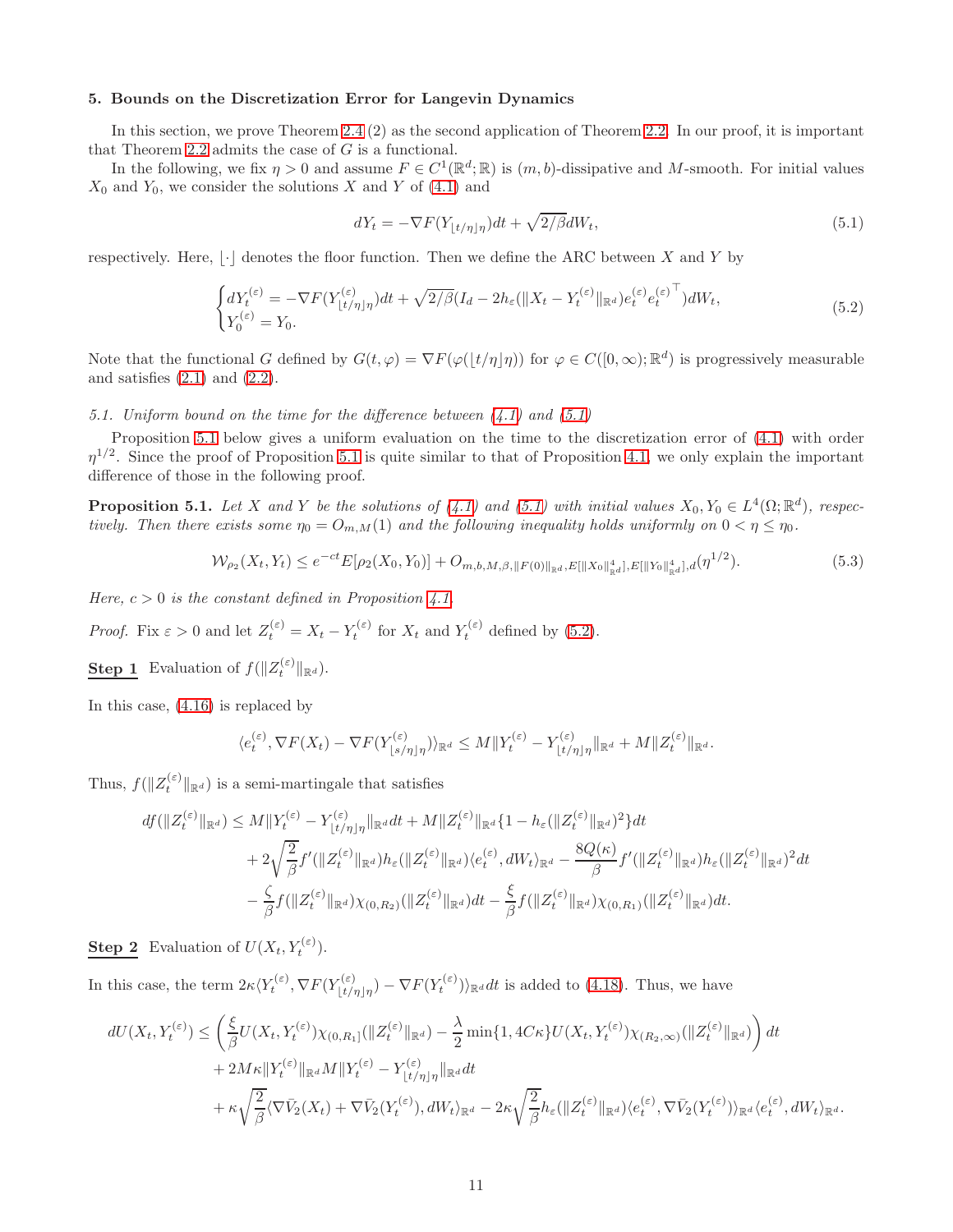# **Step 3** Evaluation of  $\rho_2(X_t, Y_t^{(\varepsilon)})$ .

The martingale parts of semi-martingales  $f(||Z_t^{(\varepsilon)}||_{\mathbb{R}^d})$  and  $U(X_t, Y_t^{(\varepsilon)})$  are the same as those in the proof of Propo-sition [4.1.](#page-6-0) Therefore, [\(4.20\)](#page-8-1) holds. For [\(4.21\)](#page-8-0), in this case,  $M||Y_t^{(\varepsilon)} - Y_{\vert t/t}^{(\varepsilon)}$  $\frac{\mathcal{F}(\varepsilon)}{\lfloor t/\eta \rfloor \eta} \|\mathbb{R}^d}dt$  and  $2M\kappa \|Y_t^{(\varepsilon)}\|_{\mathbb{R}^d} \|Y_t^{(\varepsilon)} Y^{(\varepsilon)}_{\perp}$  $\mathcal{L}^{(\varepsilon)}_{\lfloor t/\eta \rfloor \eta} \|_{\mathbb{R}^d} dt$  are added to the upper bounds of  $df(\|Z_t^{(\varepsilon)}\|_{\mathbb{R}^d})$  and  $dU(X_t, Y_t^{(\varepsilon)})$ , respectively. As a result, there exists a martingale  $M^{(\varepsilon)}$  such that

$$
d\rho_2(X_t, Y_t^{(\varepsilon)})
$$
  
\n
$$
\leq -\min\left\{\frac{\zeta}{\beta}, \frac{\lambda}{2}, 2C\lambda\kappa\right\}\rho_2(X_t, Y_t^{(\varepsilon)})dt + M\left\{U(X_t, Y_t^{(\varepsilon)}) + 2\kappa f(\|Z_t^{(\varepsilon)}\|_{\mathbb{R}^d})\|Y_t^{(\varepsilon)}\|_{\mathbb{R}^d}\right\}\|Y_t^{(\varepsilon)} - Y_{\lfloor t/\eta \rfloor\eta}^{(\varepsilon)}\|_{\mathbb{R}^d}dt
$$
  
\n
$$
+ MU(X_t, Y_t^{(\varepsilon)})\|Z_t^{(\varepsilon)}\|_{\mathbb{R}^d}\left\{1 - h_{\varepsilon}\|Z_t^{(\varepsilon)}\|_{\mathbb{R}^d}\right\}dt + \frac{4\kappa}{\beta}\left\{1 - h_{\varepsilon}\|Z_t^{(\varepsilon)}\|_{\mathbb{R}^d}\right\}h_{\varepsilon}\big\|\|Z_t^{(\varepsilon)}\|_{\mathbb{R}^d}\big\}\langle e_t^{(\varepsilon)}, \nabla\bar{V}_2(X_t) + \nabla\bar{V}_2(Y_t^{(\varepsilon)})\rangle_{\mathbb{R}^d}dt
$$
  
\n
$$
+ dM_t^{(\varepsilon)}.
$$

Hence, as in the proof of Proposition [4.1,](#page-6-0) we obtain

$$
\mathcal{W}_{\rho_2}(X_t, Y_t) \leq E[\rho_2(X_0, Y_0)] - c \int_0^t \mathcal{W}_{\rho_2}(X_s, Y_s) ds + M \int_0^t E[\{U(X_s, Y_s) + 2\kappa f(R_2) \|Y_s\|_{\mathbb{R}^d}\} | Y_s - Y_{\lfloor s/\eta \rfloor \eta} \|_{\mathbb{R}^d}] ds.
$$

Thus, since

$$
d(e^{ct}\mathcal{W}_{\rho_2}(X_t,Y_t)) \leq Me^{ct}E[\{U(X_t,Y_t) + 2\kappa f(R_2) \|Y_t\|_{\mathbb{R}^d}\} | Y_t - Y_{\lfloor t/\eta \rfloor \eta} \|_{\mathbb{R}^d}]dt,
$$

we obtain

$$
\mathcal{W}_{\rho_2}(X_t, Y_t) \le e^{-ct} E[\rho_2(X_0, Y_0)] + Me^{-ct} \int_0^t e^{cs} E[\{U(X_s, Y_s) + 2\kappa f(R_2) \|Y_s\|_{\mathbb{R}^d}\} | Y_s - Y_{\lfloor s/\eta \rfloor \eta} \|_{\mathbb{R}^d}] ds
$$
  

$$
\le e^{-ct} E[\rho_2(X_0, Y_0)] + M \sup_{u \ge 0} E[\{U(X_s, Y_s) + 2\kappa f(R_2) \|Y_s\|_{\mathbb{R}^d}\}^2]^{1/2} e^{-ct} \int_0^t e^{cs} E[\|Y_s - Y_{\lfloor s/\eta \rfloor \eta} \|_{\mathbb{R}^d}^2]^{1/2} ds.
$$

Lemmas [A.5](#page-15-0) and [A.6](#page-16-0) complete the proof.

## 5.2. Proof of Theorem [2.4](#page-2-1) (2)

By Lemma [A.15,](#page-18-3) we have

$$
|E[L(X_t^{(n,\eta)})] - E[L(X_t^{(n)})]| \leq O_{m,b,M,\beta,A,d}(\mathcal{W}_{\rho_2}(X_t^{(n,\eta)}, X_t^{(n)})).
$$

Thus, applying Proposition [5.1](#page-10-2) to  $F = L_n$ , we obtain the desired result.

# <span id="page-11-0"></span>6. Bounds on the Mini-batch Error for Stochastic Gradient Langevin Dynamics

In this section, we prove Theorem [2.4](#page-2-1) (3) as the third application of Theorem [2.2.](#page-2-0) As in the previous section, it is important that Theorem [2.2](#page-2-0) admits the case of G is a functional.

In the following, we fix  $\eta > 0$  and for simplification, abbreviate  $X^{(n,\eta,B)}$  and  $X^{(n,\eta)}$  defined by [\(2.7\)](#page-2-4) and [\(2.10\)](#page-2-6) as  $X$  and  $Y$ , respectively. Then, we define the ARC between  $X$  and  $Y$  by

$$
\begin{cases} dY_t^{(\varepsilon)} = -\nabla L_n(Y_{\lfloor t/\eta \rfloor \eta}^{(\varepsilon)}) dt + \sqrt{2/\beta} (I_d - 2h_{\varepsilon}(\|X_t - Y_t^{(\varepsilon)}\|_{\mathbb{R}^d}) e_t^{(\varepsilon)} e_t^{(\varepsilon)} \Big)^{\top} dW_t, \\ Y_t^{(\varepsilon)} = X_0. \end{cases} \tag{6.1}
$$

6.1. Uniform bound on the time for the difference between [\(2.7\)](#page-2-4) and [\(2.10\)](#page-2-6)

 $\sqrt{(n-B)/B(n-1)}$ . As in the previous section, we only explain the important difference between the proof of the Proposition [6.1](#page-11-1) below gives a uniform evaluation on the time to the mini batch error of [\(2.10\)](#page-2-6) with order following Proposition [6.1](#page-11-1) and that of Proposition [4.1](#page-6-0) in the following proof.

<span id="page-11-1"></span>**Proposition 6.1.** Under Assumption [2.3,](#page-2-7) there exists some  $\eta_0 = O_{m,M}(1)$  and the following inequality holds uniformly on  $0 < \eta \leq \eta_0$ .

$$
\mathcal{W}_{\rho_2}(X_t, Y_t) \le O_{\alpha_0}(\eta^{1/2} + \sqrt{(n-B)/B(n-1)}).
$$
\n(6.2)

<span id="page-11-2"></span> $\Box$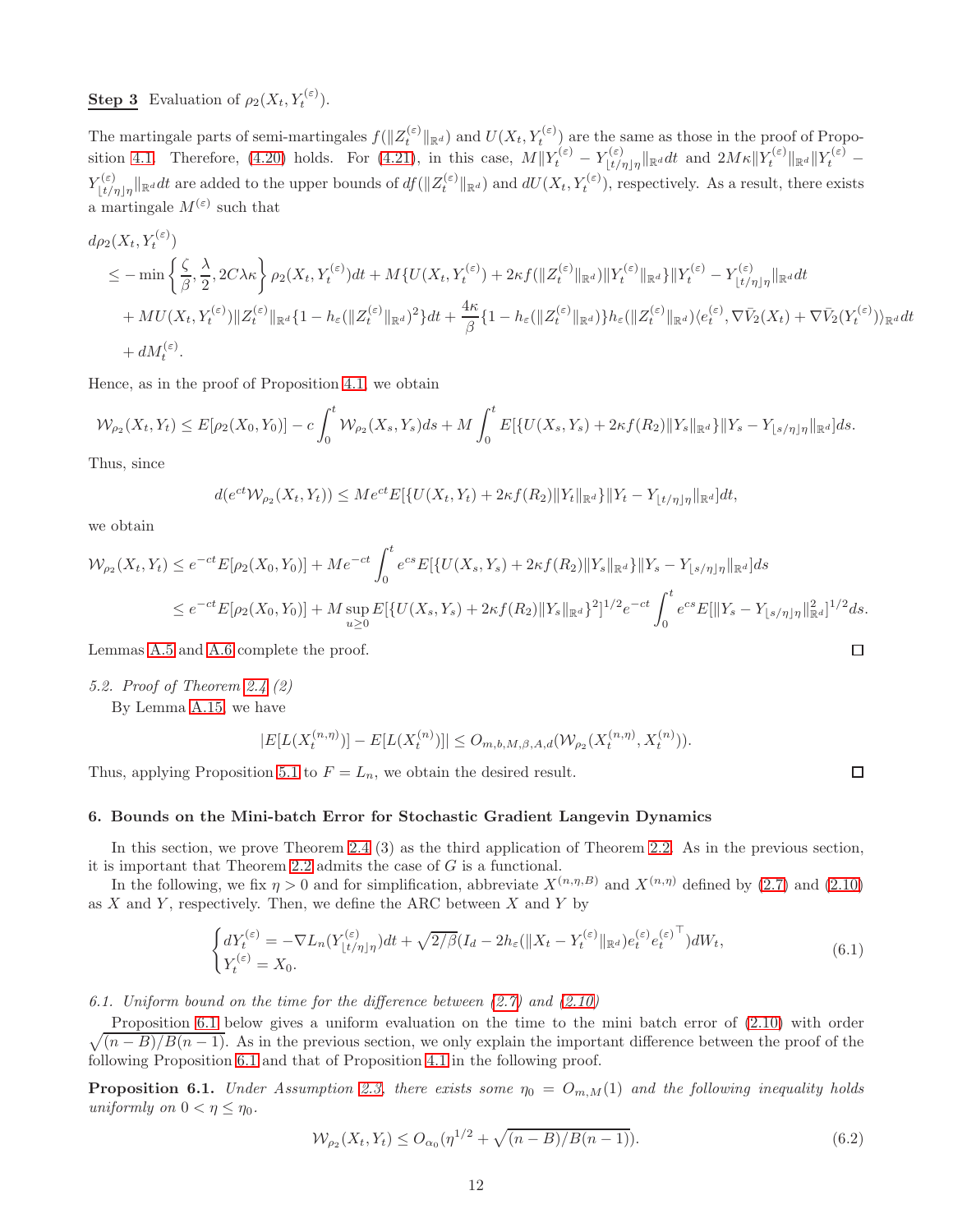*Proof.* Fix  $\varepsilon > 0$  and let  $Z_t^{(\varepsilon)} = X_t - Y_t^{(\varepsilon)}$  for  $X_t$  and  $Y_t^{(\varepsilon)}$  defined by [\(6.1\)](#page-11-2).

**Step 1** Evaluation of  $f(||Z_t^{(\varepsilon)}||_{\mathbb{R}^d})$ .

In this case, [\(4.16\)](#page-7-0) is replaced by

$$
\langle e_t^{(\varepsilon)}, \nabla L_{n, \lfloor t/\eta \rfloor}(X_{\lfloor t/\eta \rfloor \eta}) - \nabla L_n(Y_{\lfloor t/\eta \rfloor \eta}^{(\varepsilon)})\rangle_{\mathbb{R}^d}
$$
  
\n
$$
\leq M \|X_t - X_{\lfloor t/\eta \rfloor \eta} \|_{\mathbb{R}^d} + M \|Z_t^{(\varepsilon)}\|_{\mathbb{R}^d} + \|\nabla L_n(Y_t^{(\varepsilon)}) - \nabla L_{n, \lfloor t/\eta \rfloor}(Y_t^{(\varepsilon)})\|_{\mathbb{R}^d} + M \|Y_t^{(\varepsilon)} - Y_{\lfloor t/\eta \rfloor \eta}^{(\varepsilon)}\|_{\mathbb{R}^d}.
$$

Thus,  $f(||Z_t^{(\varepsilon)}||_{\mathbb{R}^d})$  is a semi-martingale that satisfies

$$
df(\|Z_t^{(\varepsilon)}\|_{\mathbb{R}^d}) \leq \|\nabla L_n(Y_t^{(\varepsilon)}) - \nabla L_{n,\lfloor t/\eta \rfloor}(Y_t^{(\varepsilon)})\|_{\mathbb{R}^d}dt + M\|Z_t^{(\varepsilon)}\|_{\mathbb{R}^d}\{1 - h_{\varepsilon}(\|Z_t^{(\varepsilon)}\|_{\mathbb{R}^d})^2\}dt + M\|Y_t^{(\varepsilon)} - Y_{\lfloor t/\eta \rfloor \eta}^{(\varepsilon)}\|_{\mathbb{R}^d}dt + M\|X_t - X_{\lfloor t/\eta \rfloor \eta}\|_{\mathbb{R}^d}dt + 2\sqrt{\frac{2}{\beta}}f'(\|Z_t^{(\varepsilon)}\|_{\mathbb{R}^d})h_{\varepsilon}(\|Z_t^{(\varepsilon)}\|_{\mathbb{R}^d})\langle e_t^{(\varepsilon)}, dW_t\rangle_{\mathbb{R}^d} - \frac{8Q(\kappa)}{\beta}f'(\|Z_t^{(\varepsilon)}\|_{\mathbb{R}^d})h_{\varepsilon}(\|Z_t^{(\varepsilon)}\|_{\mathbb{R}^d})^2dt -\frac{\zeta}{\beta}f(\|Z_t^{(\varepsilon)}\|_{\mathbb{R}^d})\chi_{(0,R_2)}(\|Z_t^{(\varepsilon)}\|_{\mathbb{R}^d})dt - \frac{\xi}{\beta}f(\|Z_t^{(\varepsilon)}\|_{\mathbb{R}^d})\chi_{(0,R_1)}(\|Z_t^{(\varepsilon)}\|_{\mathbb{R}^d})dt.
$$

**Step 2** Evaluation of  $U(X_t, Y_t^{(\varepsilon)})$ .

In this case, the terms  $2\kappa \langle Y_t^{(\varepsilon)}, \nabla L_n(Y_{|t/\varepsilon})\rangle$  $\frac{\mathcal{L}(\varepsilon)}{|\mathcal{L}/\eta| \eta}$ ) –  $\nabla L_n(Y_t^{(\varepsilon)})_{\mathbb{R}^d} dt$  and  $2\kappa \langle X_t, \nabla L_{n, \lfloor t/\eta \rfloor}(X_{\lfloor t/\eta \rfloor \eta}) - \nabla L_{n, \lfloor t/\eta \rfloor}(X_t) \rangle_{\mathbb{R}^d} dt$ are added to [\(4.18\)](#page-7-1). Thus, we have

$$
dU(X_t, Y_t^{(\varepsilon)}) \leq \left(\frac{\xi}{\beta}U(X_t, Y_t^{(\varepsilon)})\chi_{(0,R_1]}(\|Z_t^{(\varepsilon)}\|_{\mathbb{R}^d}) - \frac{\lambda}{2}\min\{1, 4C\kappa\}U(X_t, Y_t^{(\varepsilon)})\chi_{(R_2,\infty)}(\|Z_t^{(\varepsilon)}\|_{\mathbb{R}^d})\right)dt
$$
  
+  $2M\kappa\|Y_t^{(\varepsilon)}\|_{\mathbb{R}^d}\|Y_t^{(\varepsilon)} - Y_{\lfloor t/\eta \rfloor \eta}^{(\varepsilon)}\|_{\mathbb{R}^d}dt + 2M\kappa\|X_t\|_{\mathbb{R}^d}\|X_t - X_{\lfloor t/\eta \rfloor \eta}\|_{\mathbb{R}^d}dt$   
+  $\kappa\sqrt{\frac{2}{\beta}}\langle\nabla\bar{V}_2(X_t) + \nabla\bar{V}_2(Y_t^{(\varepsilon)}), dW_t\rangle_{\mathbb{R}^d} - 2\kappa\sqrt{\frac{2}{\beta}}h_{\varepsilon}(\|Z_t^{(\varepsilon)}\|_{\mathbb{R}^d})\langle e_t^{(\varepsilon)}, \nabla\bar{V}_2(Y_t^{(\varepsilon)})\rangle_{\mathbb{R}^d}\langle e_t^{(\varepsilon)}, dW_t\rangle_{\mathbb{R}^d}.$ 

**Step 3** Evaluation of  $\rho_2(X_t, Y_t^{(\varepsilon)})$ .

The martingale parts of semi-martingales  $f(||Z_t^{(\varepsilon)}||_{\mathbb{R}^d})$  and  $U(X_t, Y_t^{(\varepsilon)})$  are the same as those in the proof of Proposition [4.1.](#page-6-0) Therefore, [\(4.20\)](#page-8-1) holds. For [\(4.21\)](#page-8-0), in this case,

$$
\|\nabla L_n(Y_t^{(\varepsilon)}) - \nabla L_{n,\lfloor t/\eta \rfloor}(Y_t^{(\varepsilon)})\|_{\mathbb{R}^d}dt + M\|Y_t^{(\varepsilon)} - Y_{\lfloor t/\eta \rfloor \eta}^{(\varepsilon)}\|_{\mathbb{R}^d}dt + M\|X_t - X_{\lfloor t/\eta \rfloor \eta}\|_{\mathbb{R}^d}dt
$$

and  $2M\kappa\|Y^{(\varepsilon)}_t\|_{\mathbb{R}^d}\|Y^{(\varepsilon)}_t-Y^{(\varepsilon)}_{|t|_t}$  $\mathcal{F}^{(\varepsilon)}_{\lfloor t/\eta \rfloor \eta} \|_{\mathbb{R}^d} dt + 2 M \kappa \|X_t\|_{\mathbb{R}^d} \|X_t - X_{\lfloor t/\eta \rfloor \eta} \|_{\mathbb{R}^d} dt \text{ are added to the upper bounds of } df(\|Z^{(\varepsilon)}_t\|_{\mathbb{R}^d})$ and  $dU(X_t, Y_t^{(\varepsilon)})$ , respectively. As a result, there exists a martingale  $M^{(\varepsilon)}$  such that

$$
d\rho_2(X_t, Y_t^{(\varepsilon)})
$$
  
\n
$$
\leq -\min\left\{\frac{\zeta}{\beta}, \frac{\lambda}{2}, 2C\lambda\kappa\right\}\rho_2(X_t, Y_t^{(\varepsilon)})dt + U(X_t, Y_t^{(\varepsilon)})\|\nabla L_n(Y_t^{(\varepsilon)}) - \nabla L_{n, \lfloor t/\eta \rfloor}(Y_t^{(\varepsilon)})\|_{\mathbb{R}^d}dt
$$
  
\n
$$
+ M\{U(X_t, Y_t^{(\varepsilon)}) + 2\kappa f(\|Z_t^{(\varepsilon)}\|_{\mathbb{R}^d})\|Y_t^{(\varepsilon)}\|_{\mathbb{R}^d}\}\|Y_t^{(\varepsilon)} - Y_{\lfloor t/\eta \rfloor\eta}^{(\varepsilon)}\|_{\mathbb{R}^d}dt
$$
  
\n
$$
+ M\{U(X_t, Y_t^{(\varepsilon)}) + 2\kappa f(\|Z_t^{(\varepsilon)}\|_{\mathbb{R}^d})\|X_t\|_{\mathbb{R}^d}\|X_t - X_{\lfloor t/\eta \rfloor\eta}\|_{\mathbb{R}^d}dt
$$
  
\n
$$
+ MU(X_t, Y_t^{(\varepsilon)})\|Z_t^{(\varepsilon)}\|_{\mathbb{R}^d}\{1 - h_{\varepsilon}(\|Z_t^{(\varepsilon)}\|_{\mathbb{R}^d})^2\}dt + \frac{4\kappa}{\beta}\{1 - h_{\varepsilon}(\|Z_t^{(\varepsilon)}\|_{\mathbb{R}^d})\}h_{\varepsilon}(\|Z_t^{(\varepsilon)}\|_{\mathbb{R}^d})\langle e_t^{(\varepsilon)}, \nabla \bar{V}_2(X_t) + \nabla \bar{V}_2(Y_t^{(\varepsilon)})\rangle_{\mathbb{R}^d}dt
$$
  
\n
$$
+ dM_t^{(\varepsilon)}.
$$

Hence, as in the proof of Proposition [4.1,](#page-6-0) we obtain

$$
\mathcal{W}_{\rho_2}(X_t, Y_t) \le -c \int_0^t \mathcal{W}_{\rho_2}(X_s, Y_s) ds + \int_0^t E[U(X_s, Y_s) \| \nabla L_n(Y_{\lfloor s/\eta \rfloor \eta}) - \nabla L_{n,\lfloor s/\eta \rfloor}(Y_{\lfloor s/\eta \rfloor \eta}) \|_{\mathbb{R}^d}] ds + M \int_0^t E[\{U(X_s, Y_s) + 2\kappa f(R_2)(\|Y_s\|_{\mathbb{R}^d} + \|X_s\|_{\mathbb{R}^d})\}(\|Y_s - Y_{\lfloor s/\eta \rfloor \eta} \|_{\mathbb{R}^d} + \|X_s - X_{\lfloor s/\eta \rfloor \eta} \|_{\mathbb{R}^d})] ds.
$$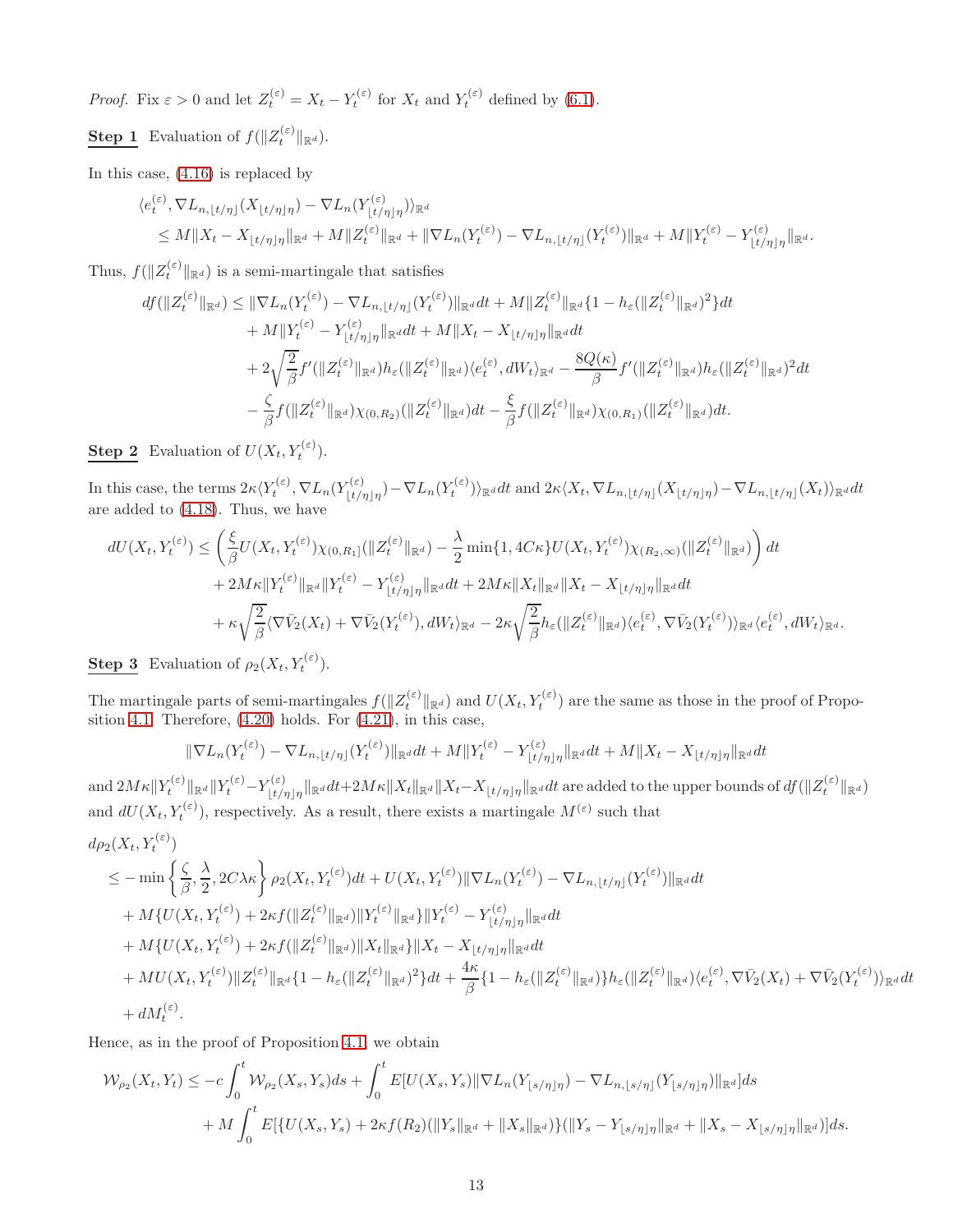Thus, since

$$
d(e^{ct}W_{\rho_2}(X_t, Y_t)) \leq e^{ct} E[U(X_t, Y_t) \| \nabla L_n(Y_{\lfloor t/\eta \rfloor \eta}) - \nabla L_{n, \lfloor t/\eta \rfloor}(Y_{\lfloor t/\eta \rfloor \eta})\|_{\mathbb{R}^d}] dt + Me^{ct} E[\{U(X_t, Y_t) + 2\kappa f(R_2)(\|Y_t\|_{\mathbb{R}^d} + \|X_t\|_{\mathbb{R}^d})\}(\|Y_t - Y_{\lfloor t/\eta \rfloor \eta}\|_{\mathbb{R}^d} + \|X_t - X_{\lfloor t/\eta \rfloor \eta}\|_{\mathbb{R}^d})] dt
$$

and  $M \sup_{u \geq 0} E[\{U(X_u, Y_u) + 2\kappa f(R_2)(\|Y_u\|_{\mathbb{R}^d} + \|X_u\|_{\mathbb{R}^d})\}^2]^{1/2} = O_{\alpha_0}(1)$  holds by Lemma [A.5,](#page-15-0) we obtain

$$
\mathcal{W}_{\rho_2}(X_t, Y_t) \leq O_{\alpha_0} \left( e^{-ct} \int_0^t e^{cs} E[\|\nabla L_n(Y_{\lfloor s/\eta \rfloor \eta}) - \nabla L_{n,\lfloor s/\eta \rfloor}(Y_{\lfloor s/\eta \rfloor \eta})\|_{\mathbb{R}^d}^2]^{1/2} ds + e^{-ct} \int_0^t e^{cs} \{ E[\|Y_s - Y_{\lfloor s/\eta \rfloor \eta}\|_{\mathbb{R}^d}^2]^{1/2} + E[\|X_s - X_{\lfloor s/\eta \rfloor \eta}\|_{\mathbb{R}^d}^2]^{1/2} \} ds \right).
$$

 $\Box$ 

 $\Box$ 

 $\Box$ 

Lemmas [A.6](#page-16-0) and [A.7](#page-17-5) complete the proof.

6.2. Proof of Theorem [2.4](#page-2-1) (3)

By Lemma [A.15,](#page-18-3) we have

$$
|E[L(X_t^{(n,\eta,B)})] - E[L(X_t^{(n,\eta)})]| \leq O_{m,b,M,\beta,A,d}(\mathcal{W}_{\rho_2}(X_t^{(n,\eta)},X_t^{(n,\eta,B)})).
$$

Thus, Proposition [6.1](#page-11-1) proves Theorem [2.4](#page-2-1) (3).

#### A. Appendix

# A.1. Lemmas on weak convergence

<span id="page-13-1"></span>**Lemma A.1.** Let a continuous function  $H : \mathbb{R}^d \to \mathbb{R}$  satisfy  $|H(x)| \le K(1 + ||x||_{\mathbb{R}^d})^p$  for  $p > 0$  and  $K > 0$ . If a  $\mathbb{R}^d$ -valued process  $Y_t$  satisfies  $\sup_{t\geq 0} E[||Y_t||^q_{\mathbb{R}^d}] < \infty$  for some  $q > p$  and converges weakly to Y as  $t \to \infty$ , then

$$
\lim_{t \to \infty} ce^{-ct} \int_0^t e^{cs} E[H(Y_s)] ds = E[H(Y)]
$$

holds for all  $c > 0$ .

*Proof.* Fix an arbitrary  $\varepsilon > 0$ . By the assumption, we can take  $R > 0$  so that

$$
E[|H(Y_t)|; \|Y_t\|_{\mathbb{R}^d} \ge R] \le \frac{KE[(1 + \|Y_t\|_{\mathbb{R}^d})^q]}{R^{q-p}} \le \varepsilon
$$

holds. For this  $R$ , if we define

$$
\phi_R(a) = \begin{cases} 1, & a \le R, \\ 1 - (a - R), & R \le a \le R + 1, \\ 0, & a \ge R + 1 \end{cases}
$$

and  $H_R(x) = H(x)\phi_R(\|x\|_{\mathbb R^d})$ , then we have  $|H(x)-H_R(x)| = |H(x)|(1-\phi_R(x)) \leq |H(x)|\chi_{\{\|x\|_{\mathbb R^d}\geq R\}}$ . In particular,  $|E[H(Y_t)] - E[H_R(Y_t)]| \leq E[|H(Y_t)|; |Y_t|_{\mathbb{R}^d} \geq R] \leq \varepsilon$  holds for all  $t \geq 0$ . Therefore, we only have to handle the case of H is bounded.

Fix arbitrarily  $\delta > 0$ . Since  $Y_t$  converges weakly to Y and H is bounded and continuous, we can take  $T > 0$  so that  $|E[H(Y_t)] - E[H(Y)]| \leq \delta$  holds for all  $t \geq T$ . Thus, if  $t \geq T$ , then

$$
\left| c e^{-ct} \int_0^t e^{cs} E[H(Y_s)] ds - E[H(Y)] \right| \le c e^{-ct} \int_0^t e^{cs} |E[H(Y_s)] - E[H(Y)]| ds + e^{-ct} \sup_{x \in \mathbb{R}^d} |H(x)|
$$
  

$$
\le c e^{-ct} \int_0^T e^{cs} |E[H(Y_s)] - E[H(Y)]| ds + c e^{-ct} \int_T^t e^{cs} \delta ds + e^{-ct} \sup_{x \in \mathbb{R}^d} |H(x)|
$$
  

$$
\le 3 e^{-c(t-T)} \sup_{x \in \mathbb{R}^d} |H(x)| + \delta
$$

holds.

As in the proof of Lemma [A.1,](#page-13-1) we can prove the following by reducing the proof to the case of  $H(t, \cdot)$  is bounded.

<span id="page-13-0"></span>**Lemma A.2.** For a functional  $H : [0, \infty) \times C([0, \infty); \mathbb{R}^d) \to \mathbb{R}$ , assume that  $H(t, \cdot)$  is continuous and satisfies [\(2.2\)](#page-1-6) for all  $t \geq 0$ . Furthermore, for a sequence of  $C([0,\infty);\mathbb{R}^d)$ -valued random variables  $Z^{(n)}$ , assume that for each  $t \geq 0$ , there exists some  $p(t) > 1$  such that  $\sup_{n \in \mathbb{N}} E[\sup_{0 \leq s \leq t} ||Z_s^{(n)}||_{\mathbb{R}^d}^{p(t)}] < \infty$ . If  $Z^{(n)}$  converges weakly to Z as  $n \to \infty$ , then we have  $\lim_{n \to \infty} E[H(t, Z^{(n)})] = E[H(t, Z)]$  for all  $t \geq 0$ .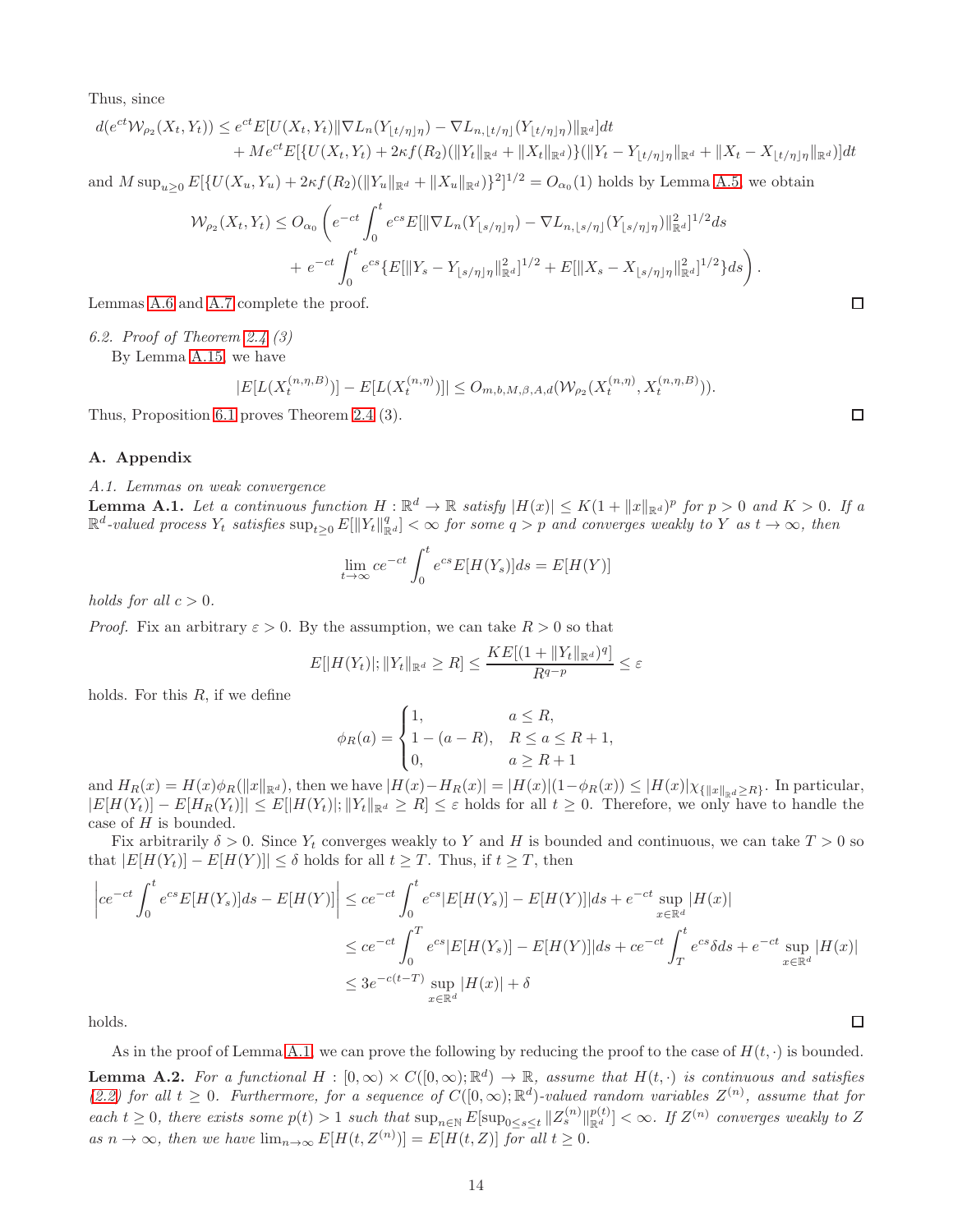#### A.2. Lemmas on Langevin Dynamics

<span id="page-14-0"></span>**Lemma A.3.** Let  $H \in C^1(\mathbb{R}^d; \mathbb{R})$  be  $(m, b)$ -dissipative and let

$$
\mathcal{L}_H f(x) := -\langle \nabla H(x), \nabla f(x) \rangle_{\mathbb{R}^d} + \frac{1}{\beta} \Delta f(x), \qquad f \in C^2(\mathbb{R}^d; \mathbb{R}). \tag{A.1}
$$

Then, for any  $p \geq 2$  and  $x \in \mathbb{R}^d$ ,

$$
\mathcal{L}_H V_p(x) \le C(p) - \lambda(p) V_p(x)
$$

holds, where

$$
L(p) = \left\{ \frac{2}{m} \left( \frac{d+p-2}{\beta} + b \right) \right\}^{1/2}
$$

and

$$
\lambda(p) = \frac{mp}{2}, \quad C(p) = \lambda(p)L(p)^p. \tag{A.2}
$$

<span id="page-14-4"></span><span id="page-14-3"></span><span id="page-14-2"></span> $\Box$ 

*Proof.* Since  $\nabla V_p(x) = p||x||_{\mathbb{R}^d}^{p-2}x$  and  $\Delta V_p(x) = p(d+p-2)||x||_{\mathbb{R}^d}^{p-2}$ , by the  $(m, b)$ -dissipativity of H, we have

$$
\langle \nabla H(x), \nabla V_p(x) \rangle_{\mathbb{R}^d} = p \|x\|_{\mathbb{R}^d}^{p-2} \langle \nabla H(x), x \rangle_{\mathbb{R}^d} \ge p \|x\|_{\mathbb{R}^d}^{p-2} (m \|x\|_{\mathbb{R}^d}^2 - b).
$$

Thus, we obtain

$$
-\langle \nabla H(x), \nabla V_p(x) \rangle_{\mathbb{R}^d} + \frac{\Delta V_p(x)}{\beta} \le -mp \|x\|_{\mathbb{R}^d}^p + bp \|x\|_{\mathbb{R}^d}^{p-2} + \frac{p(d+p-2)}{\beta} \|x\|_{\mathbb{R}^d}^{p-2}
$$
  
= 
$$
-\frac{mp}{2} \|x\|_{\mathbb{R}^d}^p - \left(\frac{p(d+p-2)}{\beta} + bp - \frac{mp}{2} \|x\|_{\mathbb{R}^d}^p\right) \|x\|_{\mathbb{R}^d}^{p-2}.
$$

In particular, if  $||x||_{\mathbb{R}^d} \ge L(p)$ , then  $\mathcal{L}_H V_p(x) \le -\lambda(p)V_p(x)$  holds. On the other hand, if  $||x||_{\mathbb{R}^d} \le L(p)$ , then

$$
\mathcal{L}_H V_p(x) \le -\lambda(p) V_p(x) + \left(\frac{p(d+p-2)}{\beta} + bp\right) L(p)^{p-2} = C(p) - \lambda(p) V_p(x)
$$

holds.

<span id="page-14-1"></span>**Lemma A.4.** Let  $H \in C^1(\mathbb{R}^d; \mathbb{R})$  be M-smooth and let  $p \geq 2$ . For a  $\{\mathcal{F}_t\}$ -adapted process  $\gamma_t$  and  $Y_0 \in L^p(\Omega; \mathbb{R}^d)$ , there exists uniquely the strong solution  $Y^{(\varepsilon)}$  of

$$
\begin{cases} dY_t^{(\varepsilon)} = -\nabla H(Y_t^{(\varepsilon)})dt + \sqrt{2/\beta}(I_d - 2h_{\varepsilon}(\|\gamma_t - Y_t^{(\varepsilon)}\|_{\mathbb{R}^d})e_t^{(\varepsilon)}e_t^{(\varepsilon)^{\top}})dW_t, & t \ge 0, \\ Y_0^{(\varepsilon)} = Y_0. \end{cases}
$$
(A.3)

Here,  $e_t^{(\varepsilon)} = (\gamma_t - Y_t^{(\varepsilon)})/||\gamma_t - Y_t^{(\varepsilon)}||_{\mathbb{R}^d}$ . Furthermore, if H is  $(m, b)$ -dissipative, then, for all  $t \geq 0$ ,  $Y^{(\varepsilon)}$  satisfies

$$
E[\|Y_t^{(\varepsilon)}\|_{\mathbb{R}^d}^p] \le e^{-\lambda(p)t} E[\|Y_0\|_{\mathbb{R}^d}^p] + \frac{C(p)}{\lambda(p)} (1 - e^{-\lambda(p)t}).\tag{A.4}
$$

The same bound as  $(A.4)$  holds also for the solution of

$$
dY_t = -\nabla H(Y_t)dt + \sqrt{2/\beta}W_t, \qquad t \ge 0.
$$
\n(A.5)

*Proof.* For each  $\varepsilon > 0$ , the map  $\mathbb{R}^d \ni x \mapsto h_{\varepsilon}(\|x\|_{\mathbb{R}^d})(x/\|x\|_{\mathbb{R}^d})(x/\|x\|_{\mathbb{R}^d})^{\top} \in \mathbb{R}^d \otimes \mathbb{R}^d$  is Lipschitz continuous. Thus, [\(A.3\)](#page-14-3) has the unique strong solution  $Y_t^{(\varepsilon)}$ . Denoting  $Z_t^{(\varepsilon)} = \gamma_t - Y_t^{(\varepsilon)}$ , Ito's formula yields

$$
dV_p(Y_t^{(\varepsilon)}) = \mathcal{L}_H V(Y_t^{(\varepsilon)}) dt - \frac{4h_{\varepsilon}(\|Z_t^{(\varepsilon)}\|_{\mathbb{R}^d})(1 - h_{\varepsilon}(\|Z_t^{(\varepsilon)}\|_{\mathbb{R}^d}))}{\beta} \sum_{i,j=1}^d e_{i,t}^{(\varepsilon)} e_{j,t}^{(\varepsilon)} \partial_{ij}^2 V_p(Y_t^{(\varepsilon)}) dt + \sqrt{\frac{2}{\beta}} \langle \nabla V_p(Y_t^{(\varepsilon)}), dW_t \rangle_{\mathbb{R}^d} - 2\sqrt{\frac{2}{\beta}} h_{\varepsilon}(\|Z_t^{(\varepsilon)}\|_{\mathbb{R}^d}) \langle e_t^{(\varepsilon)}, \nabla V_p(Y_t^{(\varepsilon)}) \rangle_{\mathbb{R}^d} \langle e_t, dW_t \rangle_{\mathbb{R}^d}.
$$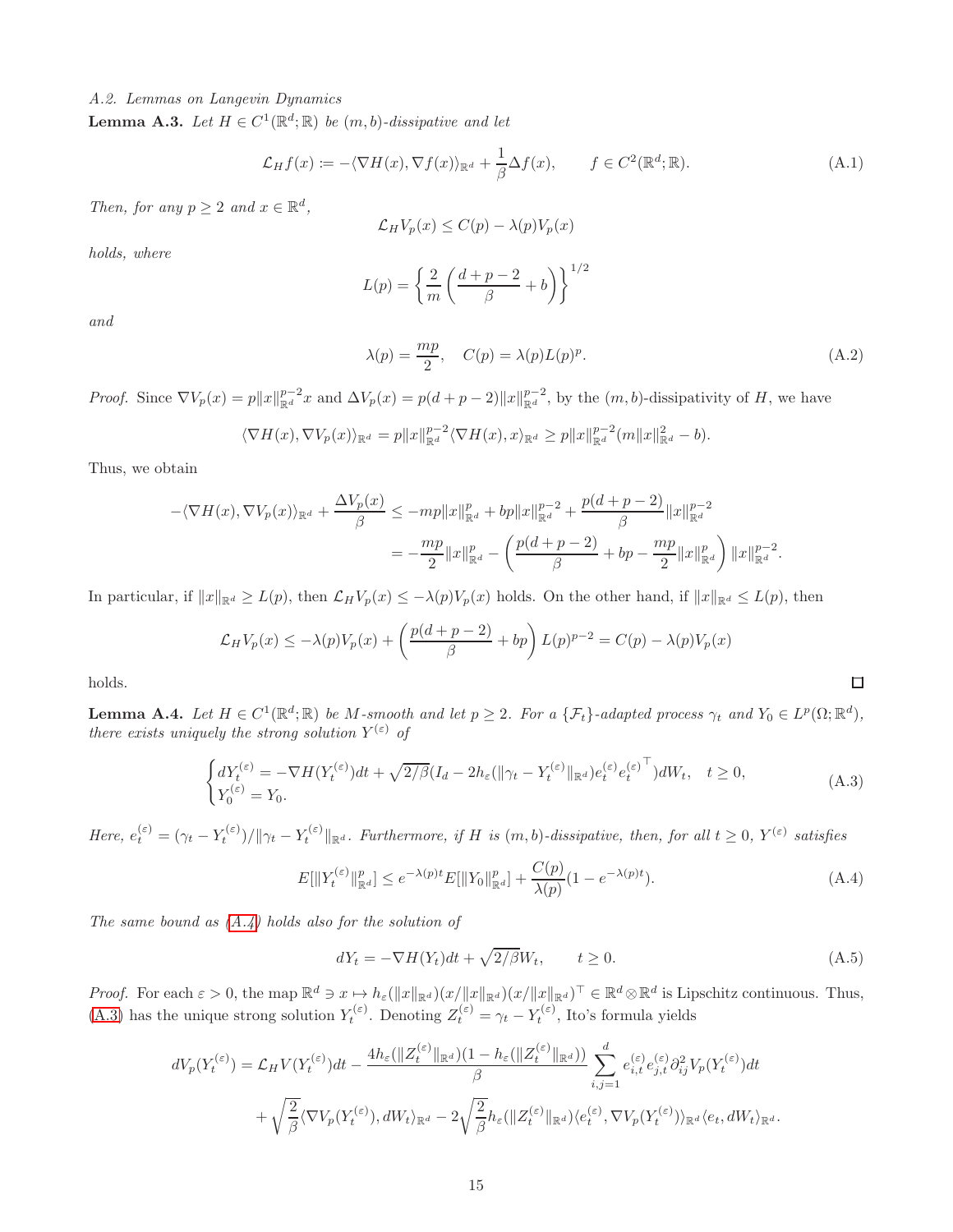Since  $V_p$  is convex for  $p \geq 2$ , its Hessian matrix is nonnegative-definite. Thus, by Lemma [A.3,](#page-14-0) we have

$$
dV_p(Y_t^{(\varepsilon)}) \leq \{C(p) - \lambda(p)V_p(Y_t^{(\varepsilon)})\}dt + \sqrt{\frac{2}{\beta}}\langle \nabla V_p(Y_t^{(\varepsilon)}), dW_t \rangle_{\mathbb{R}^d} - 2\sqrt{\frac{2}{\beta}}h_{\varepsilon}(\|Z_t^{(\varepsilon)}\|_{\mathbb{R}^d})\langle e_t^{(\varepsilon)}, \nabla V_p(Y_t^{(\varepsilon)}) \rangle_{\mathbb{R}^d}\langle e_t^{(\varepsilon)}, dW_t \rangle_{\mathbb{R}^d}.
$$

Hence, since

$$
E[V_p(Y_t^{(\varepsilon)})] \le E[V_p(Y_0)] + C(p)t - \lambda(p)\int_0^t E[V_p(Y_s^{(\varepsilon)})]ds
$$

holds, by  $d(e^{\lambda(p)t}E[V_p(Y_t^{(\varepsilon)})]) \leq C(p)e^{\lambda(p)t}dt$ , we obtain

$$
e^{\lambda(p)t} E[V_p(Y_t^{(\varepsilon)})] \le E[V_p(Y_0)] + \frac{C(p)}{\lambda(p)}(e^{\lambda(p)t} - 1).
$$

The bound for [\(A.5\)](#page-14-4) can be proved in the same way.

The following lemma is an extension of Lemma 3.2 in [\[24\]](#page-20-4) based on Young's inequality.

<span id="page-15-0"></span>**Lemma A.5.** Assume that  $F_k \in C^1(\mathbb{R}^d;\mathbb{R})$  is  $(m,b)$ -dissipative and M-smooth for each k and satisfies  $\sup_{k\in\mathbb{N}}\|\nabla F_k(0)\|_{\mathbb{R}^d} \leq$ A. For fixed  $\eta > 0$ , we define the process Y as

$$
Y_t = Y_{k\eta} - (t - k\eta)\nabla F_k(Y_{k\eta}) + \sqrt{2/\beta}(W_t - W_{k\eta}), \qquad k\eta \le t < (k+1)\eta.
$$

Then, for all  $\ell \in \mathbb{N}$ , there exists some  $\eta_0 = O_{m,M,\ell}(1)$  and the following inequality holds uniformly on  $0 < \eta \leq \eta_0$ .

$$
\sup_{t\geq 0} E[||Y_t||_{\mathbb{R}^d}^{2\ell}] \leq O_{m,b,M,\beta,A,d,\ell}(1+E[||Y_0||_{\mathbb{R}^d}^{2\ell}]).
$$

*Proof.* Let  $k\eta \leq t < (k+1)\eta$  and define  $\Delta_{k,t} = Y_{k\eta} - (t - k\eta)\nabla F_k(Y_{k\eta})$  and  $U_{k,t} = \sqrt{2/\beta}(W_t - W_{k\eta})$ . If  $s \in \mathbb{N}$  is odd, then we have  $E[\langle \Delta_{k,t}, U_{k,t} \rangle_{\mathbb{R}^d}^s | Y_{k\eta}] = 0$ . Thus, there exist constants  $a_j$  that depend only on  $\ell \in \mathbb{N}$  such that

$$
E[\|Y_t\|_{\mathbb{R}^d}^{2\ell} | Y_{k\eta}] = E[(\|\Delta_{k,t}\|_{\mathbb{R}^d}^2 + 2\langle \Delta_{k,t}, U_{k,t} \rangle_{\mathbb{R}^d} + \|U_{k,t}\|_{\mathbb{R}^d}^2)^{\ell} | Y_{k\eta}]
$$
  

$$
\leq \|\Delta_{k,t}\|_{\mathbb{R}^d}^{2\ell} + \sum_{j=1}^{\ell} a_j E[\|\Delta_{k,t}\|_{\mathbb{R}^d}^{2\ell-2j} \|U_{k,t}\|_{\mathbb{R}^d}^{2j} | Y_{k\eta}].
$$

By Young's inequality, for any  $\varepsilon > 0$  and  $1 \le j \le \ell - 1$ ,

$$
a_j \|\Delta_{k,t}\|_{\mathbb{R}^d}^{2\ell-2j} \|U_{k,t}\|_{\mathbb{R}^d}^{2j} = (\varepsilon \|\Delta_{k,t}\|_{\mathbb{R}^d}^{2\ell-2j})(a_j \|U_{k,t}\|_{\mathbb{R}^d}^{2j}/\varepsilon) \le \frac{\ell-j}{\ell} \varepsilon^{\frac{\ell}{\ell-j}} \|\Delta_{k,t}\|_{\mathbb{R}^d}^{2\ell} + \frac{j}{\ell} a_j^{\frac{\ell}{j}} \varepsilon^{-\frac{\ell}{j}} \|U_{k,t}\|_{\mathbb{R}^d}^{2\ell}
$$

holds. In particular, setting  $\varepsilon = \{\ell^{-1}m(t - k\eta)\}^{\frac{\ell-j}{\ell}}$ , we obtain

$$
a_j \|\Delta_{k,t}\|_{\mathbb{R}^d}^{2\ell-2j} \|U_{k,t}\|_{\mathbb{R}^d}^{2j} \leq \frac{m(t-k\eta)}{\ell} \|\Delta_{k,t}\|_{\mathbb{R}^d}^{2\ell} + \frac{a_j^{\frac{\ell}{j}} \ell^{\frac{\ell-j}{j}}}{\{m(t-k\eta)\}^{\frac{\ell-j}{j}}} \|U_{k,t}\|_{\mathbb{R}^d}^{2\ell}.
$$

Hence, since  $E[\|U_{k,t}\|_{\mathbb{R}^d}^{2\ell}] = O_{\beta,d}((t-k\eta)^{\ell})$  and  $\ell - \frac{\ell-j}{j} \geq 1$ , for  $\eta \leq 1$ , there exists a constant  $C_1$  independent of k such that

$$
E[\|Y_t\|_{\mathbb{R}^d}^{2\ell} | Y_{k\eta}] \leq \{1 + m(t - k\eta)\}\|\Delta_{k,t}\|_{\mathbb{R}^d}^{2\ell} + (t - k\eta)C_1.
$$

For the first term, if  $\eta \leq 1$ , then there exist constants  $b_j$  that depend only on  $\ell \in \mathbb{N}$  such that

$$
\|\Delta_{k,t}\|_{\mathbb{R}^d}^{2\ell} = (\|Y_{k\eta}\|_{\mathbb{R}^d}^2 - 2(t - k\eta)\langle Y_{k\eta}, \nabla F_k(Y_{k\eta})\rangle_{\mathbb{R}^d} + (t - k\eta)^2 \|\nabla F_k(Y_{k\eta})\|_{\mathbb{R}^d}^2)^{\ell}
$$
  

$$
\leq \|Y_{k\eta}\|_{\mathbb{R}^d}^{2\ell} - 2\ell(t - k\eta) \|Y_{k\eta}\|_{\mathbb{R}^d}^{2\ell - 2} \langle Y_{k\eta}, \nabla F_k(Y_{k\eta})\rangle_{\mathbb{R}^d} + (t - k\eta)^2 \sum_{j=1}^{2\ell} b_j \|Y_{k\eta}\|_{\mathbb{R}^d}^{2\ell - j} \|\nabla F_k(Y_{k\eta})\|_{\mathbb{R}^d}^j.
$$

Since the map  $r \mapsto r^q$  is convex for  $q \geq 2$ , by M-smoothness of  $F_k$  and the boundedness  $\sup_{k \in \mathbb{N}} ||\nabla F_k(0)||_{\mathbb{R}^d} \leq A$ , we have

$$
\|\nabla F_k(Y_{k\eta})\|_{\mathbb{R}^d}^q \le (M \|Y_{k\eta}\|_{\mathbb{R}^d} + A)^q \le 2^{q-1} (M^q \|Y_{k\eta}\|_{\mathbb{R}^d}^q + A^q).
$$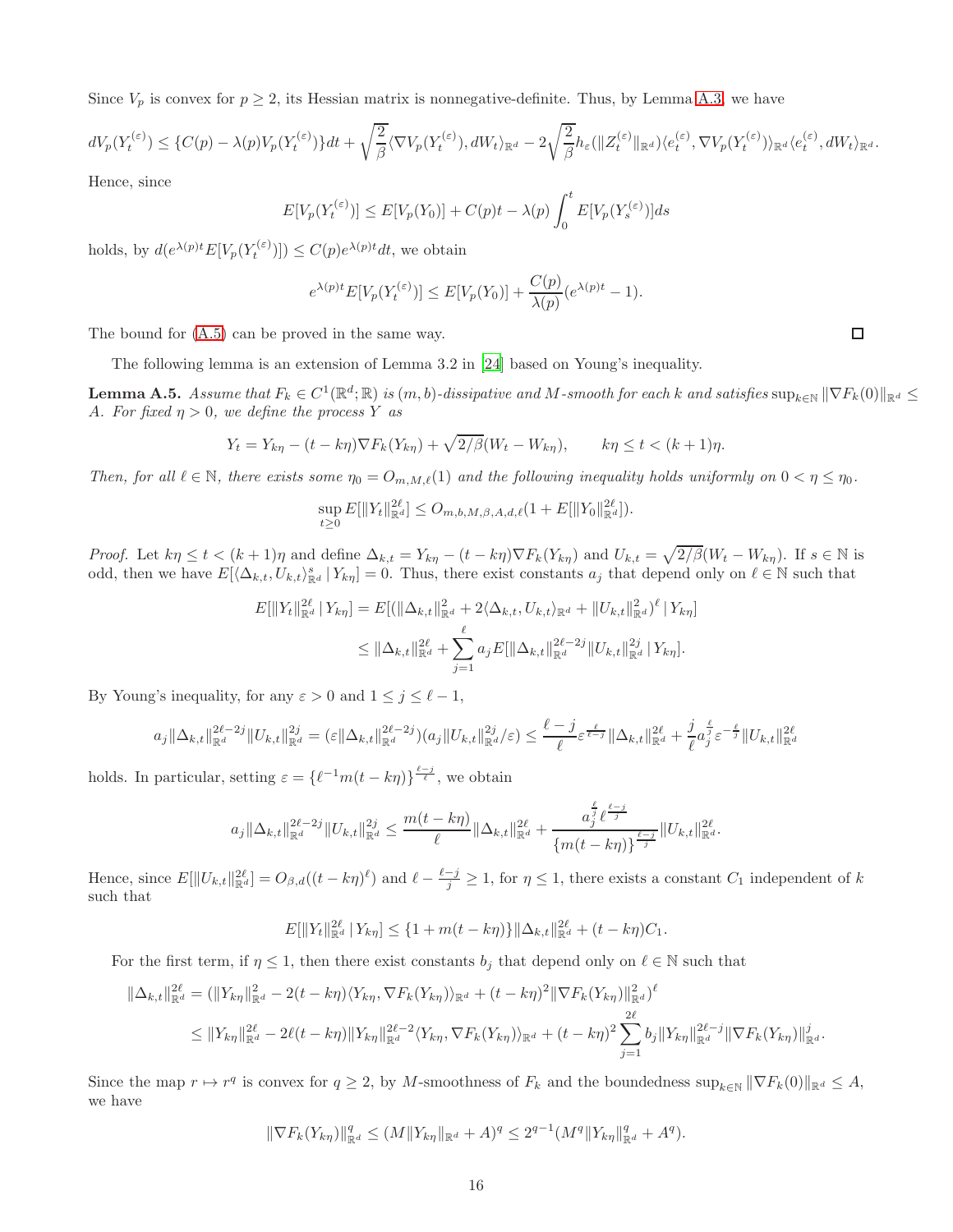Thus, by the  $(m, b)$ -dissipativity of  $F_k$ , we can find constants  $C_2$  and  $C_3$  independent of k so that

$$
\|\Delta_{k,t}\|_{\mathbb{R}^d}^{2\ell} \leq \{1 - 2\ell m(t - k\eta) + C_2(t - k\eta)^2\} \|Y_{k\eta}\|_{\mathbb{R}^d}^{2\ell} + b(t - k\eta) \|Y_{k\eta}\|_{\mathbb{R}^d}^{2\ell - 2} + C_3(t - k\eta)^2
$$

In particular, when  $\eta \leq 1$  is sufficiently small for m, M and  $\ell$ ,

$$
\|\Delta_{k,t}\|_{\mathbb{R}^d}^{2\ell} \le \left\{1 - \frac{7}{4}\ell m(t - k\eta)\right\} \|Y_{k\eta}\|_{\mathbb{R}^d}^{2\ell} + (t - k\eta)\{b\|Y_{k\eta}\|_{\mathbb{R}^d}^{2\ell - 2} + C_3\}
$$

holds. Thus, taking  $K > 0$  sufficiently large so that  $\frac{1}{4}\ell mK^{2\ell} - bK^{2\ell-2} + C_3 \ge 0$ , if  $||Y_{k\eta}||_{\mathbb{R}^d} \ge K$ , then we have

$$
\|\Delta_{k,t}\|_{\mathbb{R}^d}^{2\ell} \le \left\{1 - \frac{3}{2}m(t - k\eta)\right\} \|Y_{k\eta}\|_{\mathbb{R}^d}^{2\ell} \le \left\{1 - \frac{3}{2}m(t - k\eta)\right\} \|Y_{k\eta}\|_{\mathbb{R}^d}^{2\ell} + (t - k\eta)\{bK^{2\ell - 2} + C_3\}.
$$
 (A.6)

Since [\(A.6\)](#page-16-1) holds when  $||Y_{k\eta}||_{\mathbb{R}^d} \leq K$ , (A.6) is always true. Therefore, by

$$
\left(1 - \frac{3}{2}m(t - k\eta)\right)(1 + m(t - k\eta)) = 1 - \frac{3}{2}m(t - k\eta) + m(t - k\eta) - \frac{3}{2}m^2(t - k\eta)^2 \leq 1 - \frac{3}{2}m(t - k\eta),
$$

we can find a constant  $C_4$  independent of  $\boldsymbol{k}$  such that

$$
E[\|Y_t\|_{\mathbb{R}^d}^{2\ell} | Y_{k\eta}] \le \left(1 - \frac{1}{2}m(t - k\eta)\right) \|Y_{k\eta}\|_{\mathbb{R}^d}^{2\ell} + (t - k\eta)C_4.
$$

From the aforementioned, we obtain

$$
E[\|Y_t\|_{\mathbb{R}^d}^{2\ell}] \leq (1 - 2^{-1}m(t - k\eta))E[\|Y_{k\eta}\|_{\mathbb{R}^d}^{2\ell}] + (t - k\eta)C_4
$$
  
\n
$$
\leq (t - k\eta)C_4 + (1 - 2^{-1}m(t - k\eta))\left\{ (1 - 2^{-1}m\eta)E[\|Y_{(k-1)\eta}\|_{\mathbb{R}^d}^{2\ell}] + \eta C_4 \right\}
$$
  
\n
$$
\leq \eta C_4 \{1 + (1 - 2^{-1}m(t - k\eta))\} + (1 - 2^{-1}m(t - k\eta))(1 - 2^{-1}m\eta)E[\|Y_{(k-1)\eta}\|_{\mathbb{R}^d}^{2\ell}]
$$
  
\n
$$
\leq \eta C_4 \{1 + (1 - 2^{-1}m(t - k\eta))\} + (1 - 2^{-1}m(t - k\eta))(1 - 2^{-1}m\eta)\left\{ (1 - 2^{-1}m\eta)E[\|Y_{(k-2)\eta}\|_{\mathbb{R}^d}^{2\ell}] + \eta C_4 \right\}
$$
  
\n
$$
= \eta C_4 \{1 + (1 - 2^{-1}m(t - k\eta)) + (1 - 2^{-1}m(t - k\eta))(1 - 2^{-1}m\eta)\} + (1 - 2^{-1}m(t - k\eta))(1 - 2^{-1}m\eta)^2 E[\|Y_{(k-3)\eta}\|_{\mathbb{R}^d}^{2\ell}]
$$
  
\n
$$
\leq \cdots
$$

$$
\leq \eta C_4 \left\{ 1 + (1 - 2^{-1}m(t - k\eta)) \sum_{j=1}^{k-1} (1 - 2^{-1}m\eta)^j \right\} + (1 - 2^{-1}m(t - k\eta))(1 - 2^{-1}m\eta)^k E[\|Y_0\|_{\mathbb{R}^d}^{2\ell}]
$$
  
\n
$$
\leq \eta C_4 \sum_{j=0}^{k-1} (1 - 2^{-1}m\eta)^j + (1 - 2^{-1}m(t - k\eta))(1 - 2^{-1}m\eta)^k E[\|Y_0\|_{\mathbb{R}^d}^{2\ell}]
$$
  
\n
$$
\leq \eta C_4 \frac{1}{1 - (1 - 2^{-1}m\eta)} + (1 - 2^{-1}m(t - k\eta))(1 - 2^{-1}m\eta)^k E[\|Y_0\|_{\mathbb{R}^d}^{2\ell}]
$$
  
\n
$$
= \frac{2C_4}{m} + (1 - 2^{-1}m(t - k\eta))(1 - 2^{-1}m\eta)^k E[\|Y_0\|_{\mathbb{R}^d}^{2\ell}].
$$

Thus,  $E[\|Y_t\|_{\mathbb{R}^d}^{4\ell}] \leq 2C_4/m + E[\|Y_0\|_{\mathbb{R}^d}^{2\ell}]$  holds for all  $t > 0$ .

<span id="page-16-0"></span>**Lemma A.6.** Let  $H : [0, \infty) \times \mathbb{R}^d \to \mathbb{R}$  and let  $H(t, \cdot) \in C^1(\mathbb{R}^d; \mathbb{R})$  be M-smooth for each  $t \geq 0$ . For fixed  $\eta > 0$ , if we define Y by

$$
dY_t = -\nabla_x H(\lfloor t/\eta \rfloor \eta, Y_{\lfloor t/\eta \rfloor \eta}) dt + \sqrt{2/\beta} dW_t, \quad t \ge 0,
$$
\n(A.7)

then, for each  $t \geq 0$ , we have

$$
E[\|Y_t - Y_{\lfloor t/\eta \rfloor \eta}\|_{\mathbb{R}^d}^2] \leq \eta^2 E[(M\|Y_{\lfloor t/\eta \rfloor \eta}\|_{\mathbb{R}^d} + \|\nabla_x H(\lfloor t/\eta \rfloor \eta, 0)\|_{\mathbb{R}^d})^2] + (2d\eta)/\beta.
$$

Proof. According to  $(A.7)$ , we have

$$
Y_t - Y_{\lfloor t/\eta \rfloor \eta} = -(t - \lfloor t/\eta \rfloor \eta) \nabla_x H(\lfloor t/\eta \rfloor \eta, Y_{\lfloor t/\eta \rfloor \eta}) dt + \sqrt{2/\beta} (W_t - W_{\lfloor t/\eta \rfloor \eta})
$$

<span id="page-16-2"></span> $\Box$ 

<span id="page-16-1"></span>.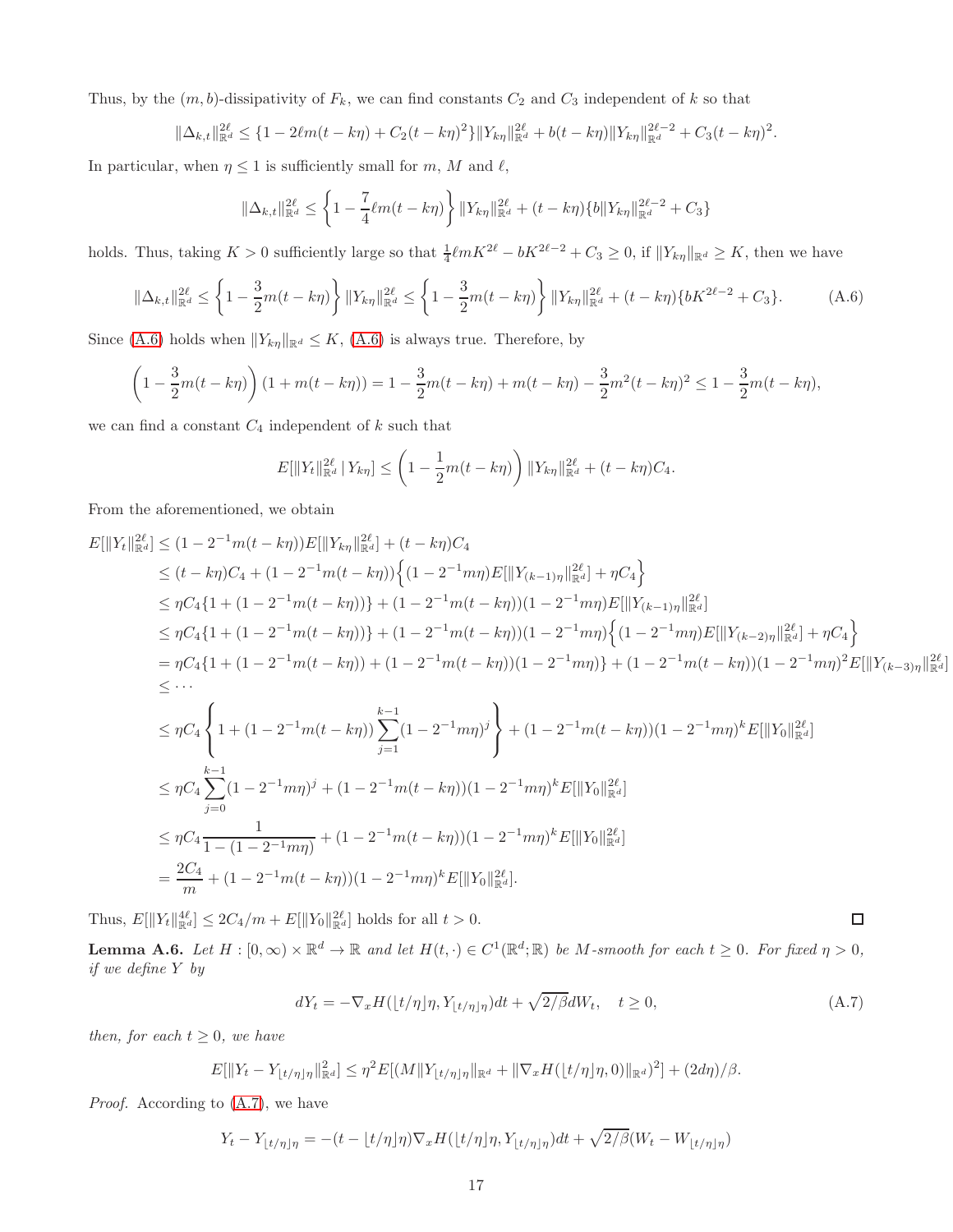Thus,

$$
E[\|Y_t - Y_{\lfloor t/\eta \rfloor \eta} \|_{\mathbb{R}^d}^2] = \eta^2 E[\|\nabla_x H(\lfloor t/\eta \rfloor \eta, Y_{\lfloor t/\eta \rfloor \eta}) \|_{\mathbb{R}^d}^2] + (2d\eta)/\beta
$$
  

$$
\leq \eta^2 E[(M\|Y_{\lfloor t/\eta \rfloor \eta} \|_{\mathbb{R}^d} + \|\nabla_x H(\lfloor t/\eta \rfloor \eta, 0) \|_{\mathbb{R}^d})^2] + (2d\eta)/\beta
$$

holds.

The following lemma can be proved similarly to Lemma C.5 in [\[23\]](#page-20-3).

<span id="page-17-5"></span>**Lemma A.7.** For each  $k \in \mathbb{N}$ , we have

$$
E[\|\nabla L_n(w) - \nabla L_{n,k}(w)\|_{\mathbb{R}^d}^2] \le \frac{4(n-B)}{B(n-1)} (M\|w\|_{\mathbb{R}^d} + A)^2, \qquad w \in \mathbb{R}^d.
$$

A.3. Lemmas from [\[6](#page-19-2)]

<span id="page-17-1"></span>In this subsection, we use the notations introduced in subsection [4.1.](#page-5-6) The following lemma is in Section 2 in [\[6\]](#page-19-2). **Lemma A.8.** Let  $F, G \in C^1(\mathbb{R}^d; \mathbb{R})$  be  $(m, b)$ -dissipative and M-smooth. Under the notations of  $(4.5)$  and  $(4.6)$ , if  $(x, y) \notin S_1$ , then

<span id="page-17-4"></span><span id="page-17-3"></span>
$$
\mathcal{L}_F \bar{V}_2(x) + \mathcal{L}_G \bar{V}_2(y) < 0 \tag{A.8}
$$

holds, where for  $H \in C^1(\mathbb{R}^d;\mathbb{R})$ ,  $\mathcal{L}_H = -\langle \nabla H, \nabla \rangle_{\mathbb{R}^d} - \beta^{-1} \Delta$ . Furthermore, if  $(x, y) \notin S_2$ , then for any  $\kappa > 0$ ,

$$
\kappa \mathcal{L}_F \bar{V}_2(x) + \kappa \mathcal{L}_G \bar{V}_2(y) \le -\frac{\lambda}{2} \min\{1, 4C\kappa\} \{1 + \kappa \bar{V}_2(x) + \kappa \bar{V}_2(y)\}
$$
(A.9)

holds.

The following condition  $(A.11)$  is the counterpart of  $(2.25)$  in  $[6]$ .

<span id="page-17-2"></span>Lemma A.9. Let

$$
\kappa := \min\left\{\frac{1}{2}, \frac{2}{C\beta(e^{2R_1} - 1 - 2R_1)} \exp\left\{-\frac{M\beta}{8}R_1^2\right\}\right\} \in (0, 1).
$$
 (A.10)

Then we have

$$
\frac{1}{2C\beta\kappa} \ge \int_0^{R_1} \Phi(s)\varphi(s)^{-1}ds. \tag{A.11}
$$

*Proof.* Since  $Q(\kappa) \in (0,1]$ ,

$$
\int_{0}^{R_{1}} \Phi(s)\varphi(s)^{-1}ds = \int_{0}^{R_{1}} \int_{0}^{s} \exp\left\{\frac{M\beta}{8}(s^{2} - r^{2}) + 2Q(\kappa)(s - r)\right\} drds
$$
  
\n
$$
\leq \int_{0}^{R_{1}} \int_{0}^{s} \exp\left\{\frac{M\beta}{8}(s^{2} - r^{2}) + 2(s - r)\right\} drds
$$
  
\n
$$
\leq \exp\left\{\frac{M\beta}{8}R_{1}^{2}\right\} \int_{0}^{R_{1}} \int_{0}^{s} e^{2(s - r)} drds
$$
  
\n
$$
= \exp\left\{\frac{M\beta}{8}R_{1}^{2}\right\} \int_{0}^{R_{1}} \int_{0}^{s} e^{2(s - r)} drds
$$
  
\n
$$
= \frac{1}{2} \left\{\frac{e^{2R_{1}}}{2} - \frac{1}{2} - R_{1}\right\} \exp\left\{\frac{M\beta}{8}R_{1}^{2}\right\}
$$

holds.

The following three lemmas are in Section 5 in [\[6\]](#page-19-2).

<span id="page-17-6"></span><span id="page-17-0"></span> $\Box$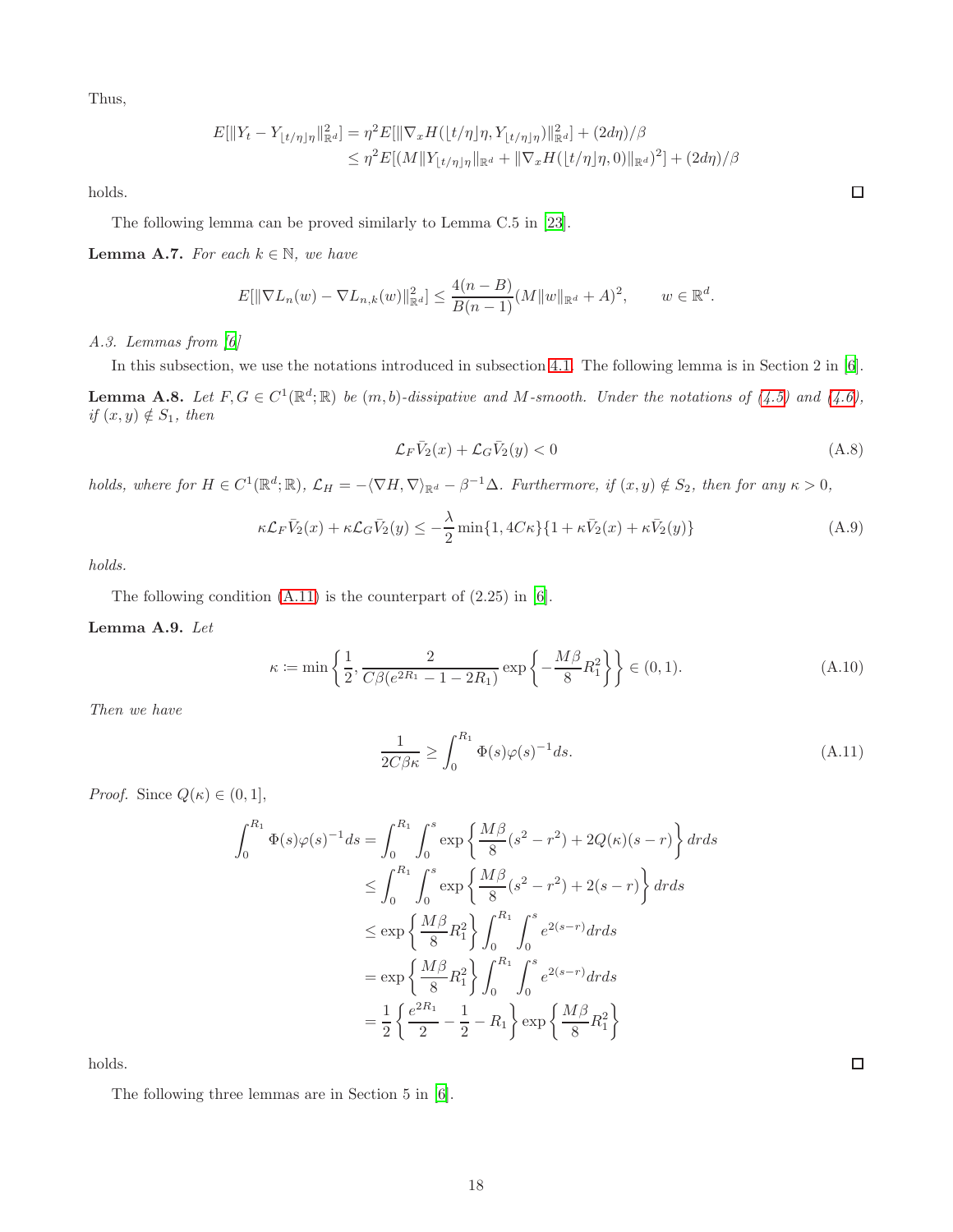<span id="page-18-0"></span>**Lemma A.10.** The function f defined by [\(4.11\)](#page-6-2) is nonnegative and bounded on  $[0, \infty)$  and satisfies  $f(0) = 0$ . Furthermore,  $f$  is continuous, increasing and concave on  $\mathbb{R}$ , and

$$
r\varphi(R_2) \le \Phi(r) \le 2f(r) \le 2\Phi(r) \le 2r, \qquad 0 \le r \le R_2
$$

holds.

<span id="page-18-1"></span>Lemma A.11.  $\mu_f((-\infty,0] \cup (R_2,\infty)) = 0$  and  $\mu_f({R_i}) \leq 0$  hold.

<span id="page-18-2"></span>**Lemma A.12.** For any  $r \in (0, R_1) \cup (R_1, R_2)$ , we have

$$
f''(r) \le -\left(\frac{M\beta}{4}r + 2Q(\kappa)\right)f'(r) - \frac{\zeta}{4}f(r)\chi_{(0,R_2)}(r) - \frac{\xi}{4}f(r)\chi_{(0,R_1)}(r).
$$

A.4. Inequalities based on couplings

<span id="page-18-4"></span>**Lemma A.13.** (Lemma 6 in [\[20](#page-20-1)]) Let  $H \in C^1(\mathbb{R}^d; \mathbb{R})$  satisfy  $\|\nabla H(x)\|_{\mathbb{R}^d} \le c_1 \|x\|_{\mathbb{R}^d} + c_2$ . Then for any probability measures  $\mu$  and  $\nu$  on  $\mathbb{R}^d$  and any  $\gamma \in \Pi(\mu, \nu)$ , we have

$$
\left|\int_{\mathbb{R}^d} H(x)\mu(dx) - \int_{\mathbb{R}^d} H(y)\nu(dy)\right| \leq \int_{\mathbb{R}^d \times \mathbb{R}^d} \left(\frac{c_1}{2} ||x||_{\mathbb{R}^d} + \frac{c_1}{2} ||y||_{\mathbb{R}^d} + c_2\right) ||x - y||_{\mathbb{R}^d} \gamma(dx dy).
$$

<span id="page-18-5"></span>**Lemma A.14.** Let  $A > 0$ . For  $\rho_2$  defined by [\(4.12\)](#page-6-3),

$$
\left(\frac{M}{2}\|x\|_{\mathbb{R}^d} + \frac{M}{2}\|y\|_{\mathbb{R}^d} + A\right) \|x - y\|_{\mathbb{R}^d} \le 2 \exp\left(\frac{M\beta R_2^2}{8} + 2R_2\right) \max\left\{1, \frac{1}{R_2}\right\} \max\left\{A + \frac{M}{2}, \frac{1}{\kappa}\left(\frac{A}{2} + M\right)\right\} \rho_2(x, y)
$$

holds.

*Proof.* For  $r \in [0, R_2)$ , we have

$$
f'(r) = \varphi(r)g(r) \ge \frac{1}{2} \exp\left(-\frac{M\beta R_2^2}{8} - 2R_2\right).
$$

Thus, since  $f(0) = 0$ , if  $||x - y||_{\mathbb{R}^d} \leq R_2$ , then Taylor's theorem yields

$$
f(||x - y||_{\mathbb{R}^d}) \ge \frac{1}{2} \exp\left(-\frac{M\beta R_2^2}{8} - 2R_2\right) ||x - y||_{\mathbb{R}^d}.
$$

Therefore, if  $||x - y||_{\mathbb{R}^d} \leq R_2$ , then by  $r \leq 2^{-1}(1 + r^2)$ , we obtain

$$
\left(\frac{M}{2}\|x\|_{\mathbb{R}^d} + \frac{M}{2}\|y\|_{\mathbb{R}^d} + A\right) \|x - y\|_{\mathbb{R}^d} \le 2 \exp\left(\frac{M\beta R_2^2}{8} + 2R_2\right) \left(A + \frac{M}{2} + \frac{M}{4}\|x\|_{\mathbb{R}^d}^2 + \frac{M}{4}\|y\|_{\mathbb{R}^d}^2\right) f(\|x - y\|_{\mathbb{R}^d})
$$
  

$$
\le 2 \exp\left(\frac{M\beta R_2^2}{8} + 2R_2\right) \max\left\{A + \frac{M}{2}, \frac{M}{4\kappa}\right\} \rho_2(x, y).
$$

On the other hand, if  $||x - y||_{\mathbb{R}^d} > R_2$ , then we have

$$
f(||x - y||_{\mathbb{R}^d}) = f(R_2) \ge \frac{R_2}{2} \exp\left(-\frac{M\beta R_2^2}{8} - 2R_2\right)
$$

and therefore

$$
\left(\frac{M}{2}\|x\|_{\mathbb{R}^d} + \frac{M}{2}\|y\|_{\mathbb{R}^d} + A\right) \|x - y\|_{\mathbb{R}^d} \le A + \left(\frac{A}{2} + M\right) (\|x\|_{\mathbb{R}^d}^2 + \|y\|_{\mathbb{R}^d}^2)
$$
  

$$
\le \frac{2}{R_2} \exp\left(\frac{M\beta R_2^2}{8} + 2R_2\right) \max\left\{A, \frac{1}{\kappa}\left(\frac{A}{2} + M\right)\right\} \rho_2(x, y)
$$

holds.

The following lemma is a simple corollary to Lemmas [A.13](#page-18-4) and [A.14.](#page-18-5)

<span id="page-18-3"></span>**Lemma A.15.** Let  $H \in C^1(\mathbb{R}^d; \mathbb{R})$  be M-smooth and let  $\mu$  and  $\nu$  be probability measures on  $\mathbb{R}^d$ . Then we have

$$
|\mu(H) - \nu(H)| \le O_{m,b,M,\beta, \|\nabla H(0)\|_{\mathbb{R}^d}, d}(\mathcal{W}_{\rho_2}(\mu, \nu)).
$$
\n(A.12)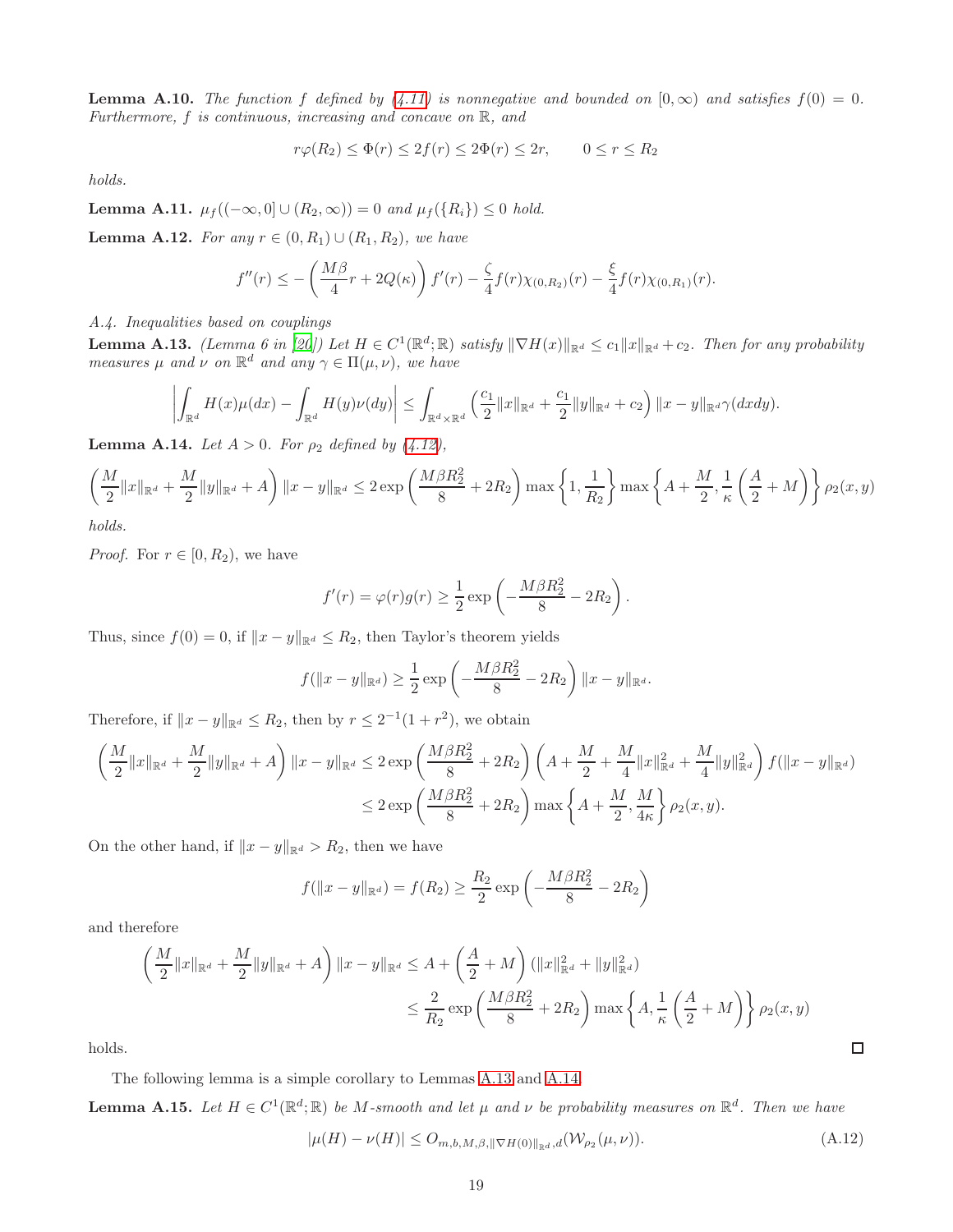#### References

- <span id="page-19-5"></span>[1] Dimitri P Bertsekas and John N Tsitsiklis. Gradient convergence in gradient methods with errors. SIAM Journal on Optimization, 10(3):627–642, 2000.
- <span id="page-19-0"></span>[2] François Bolley and Cédric Villani. Weighted csiszár-kullback-pinsker inequalities and applications to transportation inequalities. In Annales de la Faculté des sciences de Toulouse: Mathématiques, volume 14, pages 331–352, 2005.
- <span id="page-19-6"></span>[3] Huy N Chau, Chaman Kumar, Miklós Rásonyi, and Sotirios Sabanis. On fixed gain recursive estimators with discontinuity in the parameters. ESAIM: Probability and Statistics, 23:217–244, 2019.
- <span id="page-19-7"></span>[4] Ngoc Huy Chau, Éric Moulines, Miklos Rásonyi, Sotirios Sabanis, and Ying Zhang. On stochastic gradient langevin dynamics with dependent data streams: The fully nonconvex case. SIAM Journal on Mathematics of Data Science, 3(3):959–986, 2021.
- <span id="page-19-8"></span>[5] Xiang Cheng, Niladri S Chatterji, Yasin Abbasi-Yadkori, Peter L Bartlett, and Michael I Jordan. Sharp convergence rates for langevin dynamics in the nonconvex setting. arXiv preprint arXiv:1805.01648, 2018.
- <span id="page-19-2"></span>[6] Andreas Eberle, Arnaud Guillin, and Raphael Zimmer. Quantitative harris-type theorems for diffusions and mckean–vlasov processes. Transactions of the American Mathematical Society, 371(10):7135–7173, 2019.
- <span id="page-19-3"></span>[7] Andreas Eberle and Raphael Zimmer. Sticky couplings of multidimensional diffusions with different drifts. In Annales de l'Institut Henri Poincaré, Probabilités et Statistiques, volume 55, pages 2370–2394. Institut Henri Poincaré, 2019.
- <span id="page-19-9"></span>[8] Murat A Erdogdu, Lester Mackey, and Ohad Shamir. Global non-convex optimization with discretized diffusions. Advances in Neural Information Processing Systems, 31, 2018.
- <span id="page-19-10"></span>[9] Rong Ge, Furong Huang, Chi Jin, and Yang Yuan. Escaping from saddle points-online stochastic gradient for tensor decomposition. In Conference on learning theory, pages 797–842. PMLR, 2015.
- <span id="page-19-18"></span>[10] Moritz Hardt, Ben Recht, and Yoram Singer. Train faster, generalize better: Stability of stochastic gradient descent. In International conference on machine learning, pages 1225–1234. PMLR, 2016.
- <span id="page-19-17"></span>[11] Nobuyuki Ikeda and Shinzo Watanabe. Stochastic differential equations and diffusion processes. Elsevier, 2014.
- <span id="page-19-11"></span>[12] Chi Jin, Rong Ge, Praneeth Netrapalli, Sham M Kakade, and Michael I Jordan. How to escape saddle points efficiently. In International Conference on Machine Learning, pages 1724–1732. PMLR, 2017.
- <span id="page-19-4"></span>[13] Ioannis Karatzas and Steven Shreve. Brownian motion and stochastic calculus, volume 113. Springer Science & Business Media, 2012.
- <span id="page-19-12"></span>[14] Chris Junchi Li, Lei Li, Junyang Qian, and Jian-Guo Liu. Batch size matters: A diffusion approximation framework on nonconvex stochastic gradient descent. stat, 1050:22, 2017.
- <span id="page-19-1"></span>[15] Torgny Lindvall and L Cris G Rogers. Coupling of multidimensional diffusions by reflection. The Annals of Probability, pages 860–872, 1986.
- <span id="page-19-13"></span>[16] Mateusz B Majka, Aleksandar Mijatović, and Lukasz Szpruch. Nonasymptotic bounds for sampling algorithms without log-concavity. The Annals of Applied Probability, 30(4):1534–1581, 2020.
- <span id="page-19-14"></span>[17] Panayotis Mertikopoulos, Nadav Hallak, Ali Kavis, and Volkan Cevher. On the almost sure convergence of stochastic gradient descent in non-convex problems. Advances in Neural Information Processing Systems, 33:1117–1128, 2020.
- <span id="page-19-15"></span>[18] Wenlong Mou, Liwei Wang, Xiyu Zhai, and Kai Zheng. Generalization bounds of sgld for non-convex learning: Two theoretical viewpoints. In Conference on Learning Theory, pages 605–638. PMLR, 2018.
- <span id="page-19-16"></span>[19] Boris Muzellec, Kanji Sato, Mathurin Massias, and Taiji Suzuki. Dimension-free convergence rates for gradient langevin dynamics in rkhs. arXiv preprint arXiv:2003.00306, 2020.